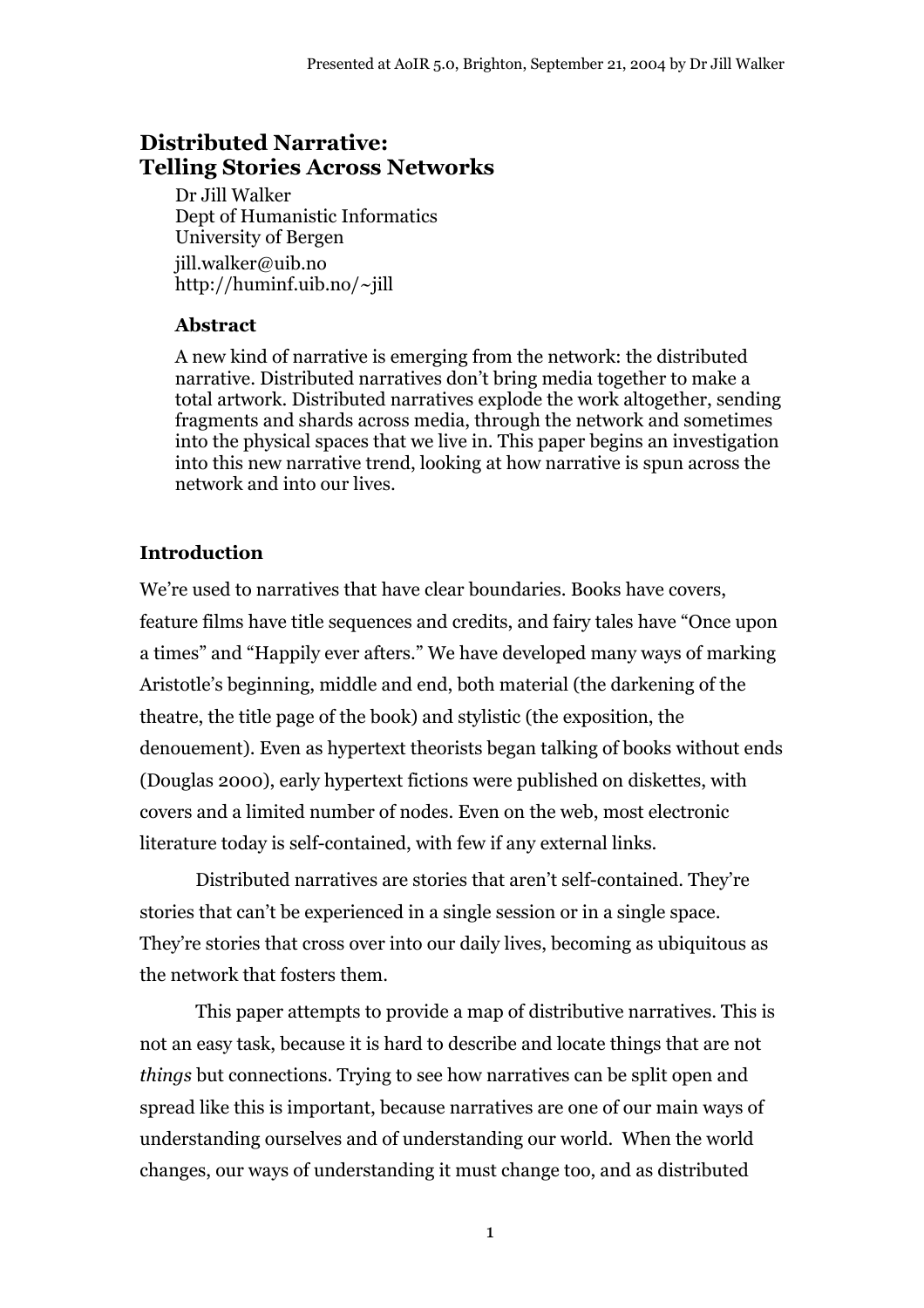narrative becomes increasingly common, we need to try to understand this new and sometimes invisible way of seeing and communicating who we are.

Providing a complete definition of distributed narratives is unlikely to be possible, or productive, because the very nature of this way of telling stories is to escape the boundaries we have been used to. Instead, I'm going to start this initial survey or map of the field by thinking about the ways in which we've usually demanded that narratives and drama should have *unity*, the opposite of distribution. Finding possible contraries to these unities may help describe some of the qualities of distributed narratives.

#### **Dramatic Unities**

When Aristotle described Greek drama in his *Poetics*, he saw unity as imperative. His three unities are also known as the dramatic unities, and can be summarised thus:

- 1. The Unity of Time: The action depicted in the play should take place during a single day.
- 2. The Unity of Space: The action depicted in the play should take place in a single location.
- 3. The Unity of Action: All action within the play was to be directed towards a single overarching idea.

Although English dramatists like Shakespeare couldn't give a toss about such guidelines, and Aristotle himself formulated them as descriptions rather than as normative rules, the French classicist dramatists took this description as law. The dramatic unities remained law until the late nineteenth century, when Ibsen, among others, struggled to fit these laws to a modern world. Twentieth century dramatists, like Brecht and Beckett and Müller, still shock us with their flamboyant disregard for the dramatic unities. Hollywood cinema still follows versions of realism that have much in common with the guidelines outlined by Aristotle over two thousand years ago.

The web, and our networked culture, nurtures the breaking down of a different side of unity: the unities of distribution and of delivery. Although modern drama – or Shakespeare – may break each of the dramatic unities, the work usually remains identifiable as a unity. Most drama is still performed on a stage, with a beginning, middle and end, and the audience is rarely in any doubt as to the exact positions of the boundaries between the play and that which is outside of the play. Books are likewise clearly delimited by their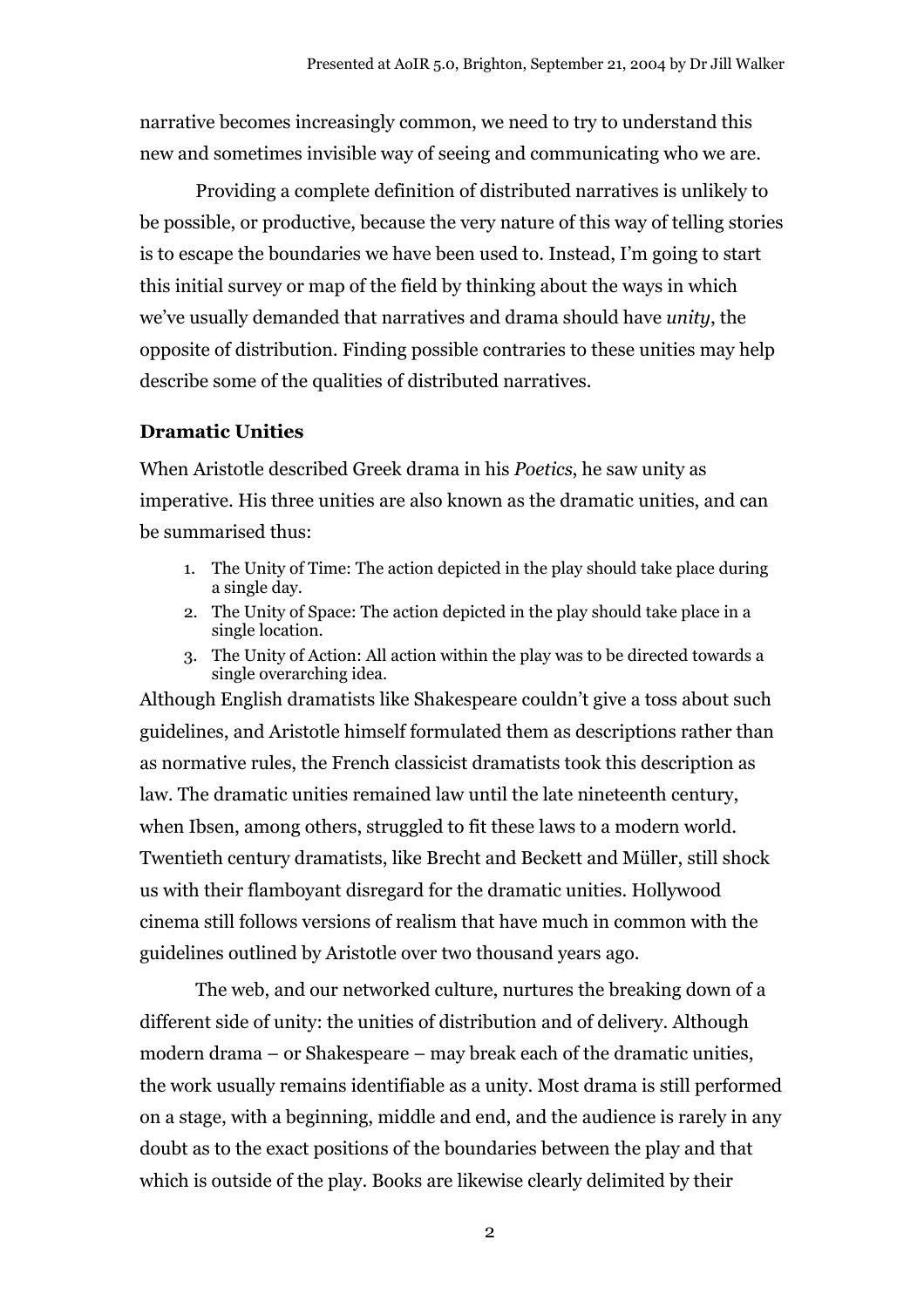covers; feature films by the ritual positioning of screen opposite seats for the spectators. Even television has clear boundaries between channels and between shows, marked off by title and credit sequences and by ad breaks.

In this paper I begin exploring the ways in which the *distribution* of narrative works is fragmented, with a particular emphasis on how networked technology such as the web, email and text messaging nurtures this kind of distributed narrative. Of course literary works have always been distributed either by a publisher or by being hand copied and sent to an individual or kept in a library. I'm talking about the kind of distribution you see when something we have thought of as whole is spread across the world.

### **Thinking about things that aren't** *things*

It is difficult to think about distributed narrative. Our languages have developed to name discrete objects. It is far easier to talk about a river or a human than to discuss the system of molecules or cells that make up each of these "things".

As Steve Himmer writes of weblogs, "This absence of a discrete, "completed" product makes the weblog as a form resistant to the commoditization either of itself, or of any one particular interpretation." (Himmer 2004) Or, in codework writer and artist Mez Breeze's words:

it seems evident that various web/net/code artists are more likely to be accepted into an academic reification circuit/traditional art market if they produce works that reflect a traditional craft-worker positioning. This "craft" orientation [producing skilled/practically inclined output, rather than placing adequate emphasis on the conceptual or ephemeral aspects of a networked, or code/software-based, medium] is embraced and replicated by artists who create finished, marketable, tangible objects; read: work that slots nicely into a capitalistic framework where products/objects are commodified and hence equated with substantiated worth. (Breeze 2003)

So it's not simply that we lack the words or even, perhaps, the grammar to think clearly about things that are not *things*, it's also that culturally we're used to products and commodities, objects that can be sold and maybe massproduced.

There have been exceptions, of course. Some theatre has involved its audiences, or stepped into the street, hiding its performativity. Graffiti artists work across spaces with no need for institutionalisation of their art. Live roleplayers in games like *Vampire: The Masquerade* have mixed their gameworld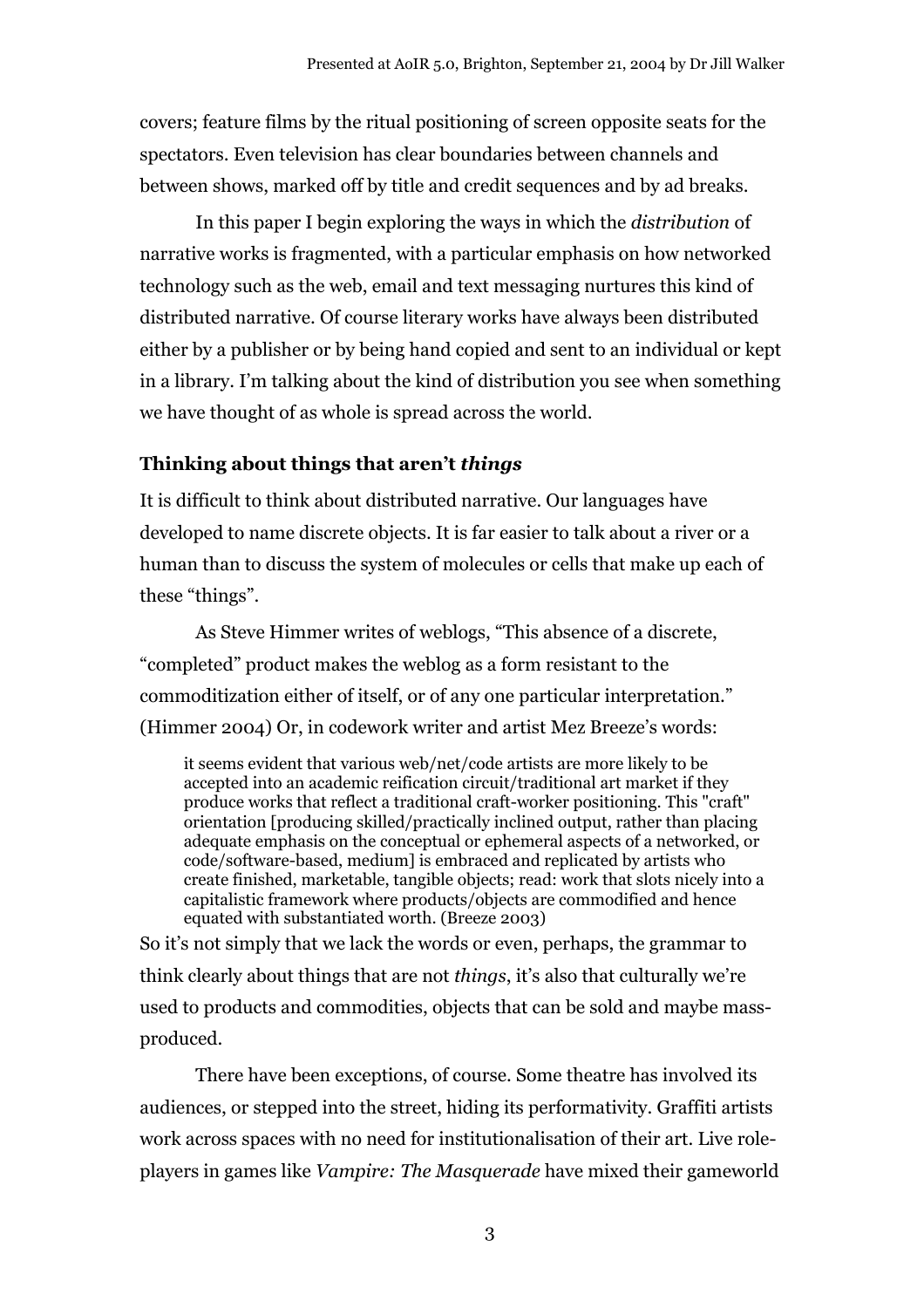with the everyday world. Literary construction workers invaded Seattle in the eighties .

Another problem when we try to think about distributed narrative is that works of literature and art and journalism have never been entirely selfcontained. There are always allusions and references and inspirations and shared ideas: intertextuality doesn't require links. In the essay where she coined the term, Julia Kristeva wrote that "any text is constructed as a mosaic of quotations; any text is the absorption and transformation of another" (Kristeva 1980: 66; 1967). Intertextuality is obviously related to the idea of a distributed narrative, as is Eco's concept of the *open work* (Eco 1967), but both Kristeva's and Eco's terms refer to the connections and openings of ideas rather than the physical disintegration of the artifact in which a narrative is presented. I'm interested in a distribution that is more literal than these theoretical concepts of the sixties, although it is possible that they might shed light on the physical distribution of narratives as well.

We are used to discussing things that we can name, and point at, even as we recognise connections between these things. It's difficult to stop looking for "works". Even writing this paper, where I'm consciously trying to see the connections and the movements rather than the objects, I seem unable to completely leave the idea that there is, indeed, a work I can refer to. In some cases, the work is simply that which is bounded by the idea of one or several responsible authors, yet "[t]he word 'work' and the unity that it designates are probably as problematic as the status of the author's individuality" (Foucault 1988).

You might also point out that I'm slipping from using play to work to narrative. Narrative has clear, formal definitions, most of which agree that a narrative consists of events ordered in time, with some kind of causal connection between the events (Genette 1980: ; Bal 1997: ; Prince 1987).

I am not going to try to solve all these problems or untangle all these connections in this paper. Instead, I'll start by describing three kinds of distributed narrative, hoping to show you these new kinds of stories and hopefully working towards constructive new ways of thinking about them.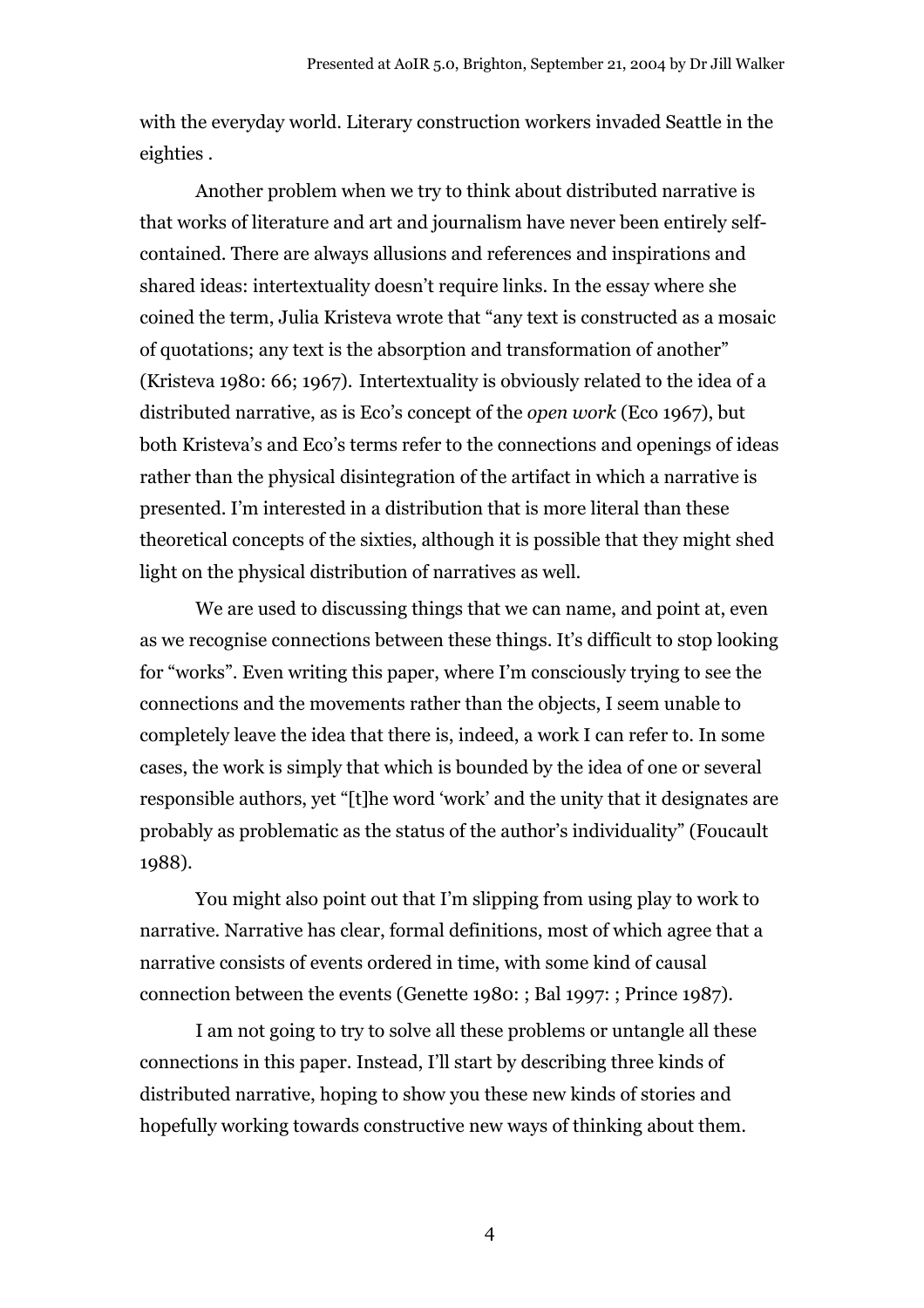### **A Starting Point: The Unities of Distribution**

As a starting point, let's imagine a three-point description of the ways in which a narrative can be fragmentarily distributed, following Aristotle's dramatic unities. The first two are easy.

- 1. The Unity of Time: The action depicted in the play should take place during a single day.
- 2. The Unity of Space: The action depicted in the play should take place in a single location.

These easily translate to:

- 1. Distribution in Time: The reader, player or viewer experiences the narrative in bits and pieces over a period of time.
- 2. Distribution in Space: There is no single place in which the whole narrative can be experienced.

The first is not a new kind of distribution of narratives: we are familiar with this from print stories published serially and from television serials and soap operas. The second is a far more radical break with our ideas of unified narrative.

The third is a little trickier. It has never been entirely obvious how to tell whether all action in a play is directed towards a single overarching idea, though we're often able to say when that's *not* the case. Anyway, if we're talking about the way in which a narrative is distributed – defining the term according to structure rather than content – then it makes little sense to talk about an thematic unity of plot or action. Let's try following Foucault's point that the notion of a distinct author, or group of authors, is what makes us able to think about works at all (Foucault 1988), and see what happens if we think about narratives in which authorship itself is distributed. That leaves us with:

3. Distribution of Authorship: No single author or group of authors has complete contol of the narrative.

Again, here I'm not talking about interpretation of the narrative, which authors are never in control of, or about the ways in which readers can of course always tear up a book and reshuffle it or change it or parody it or write a new book inspired by it, which has also always been possible. I'm talking about a much more literal form of control, or lack of control. I'm talking about narratives which may be deliberately created collectively, as in games of exquisite corpse, or in the stories that develop in MUDs and role-playing games, or between weblogs. Distributed authorship can also be seen when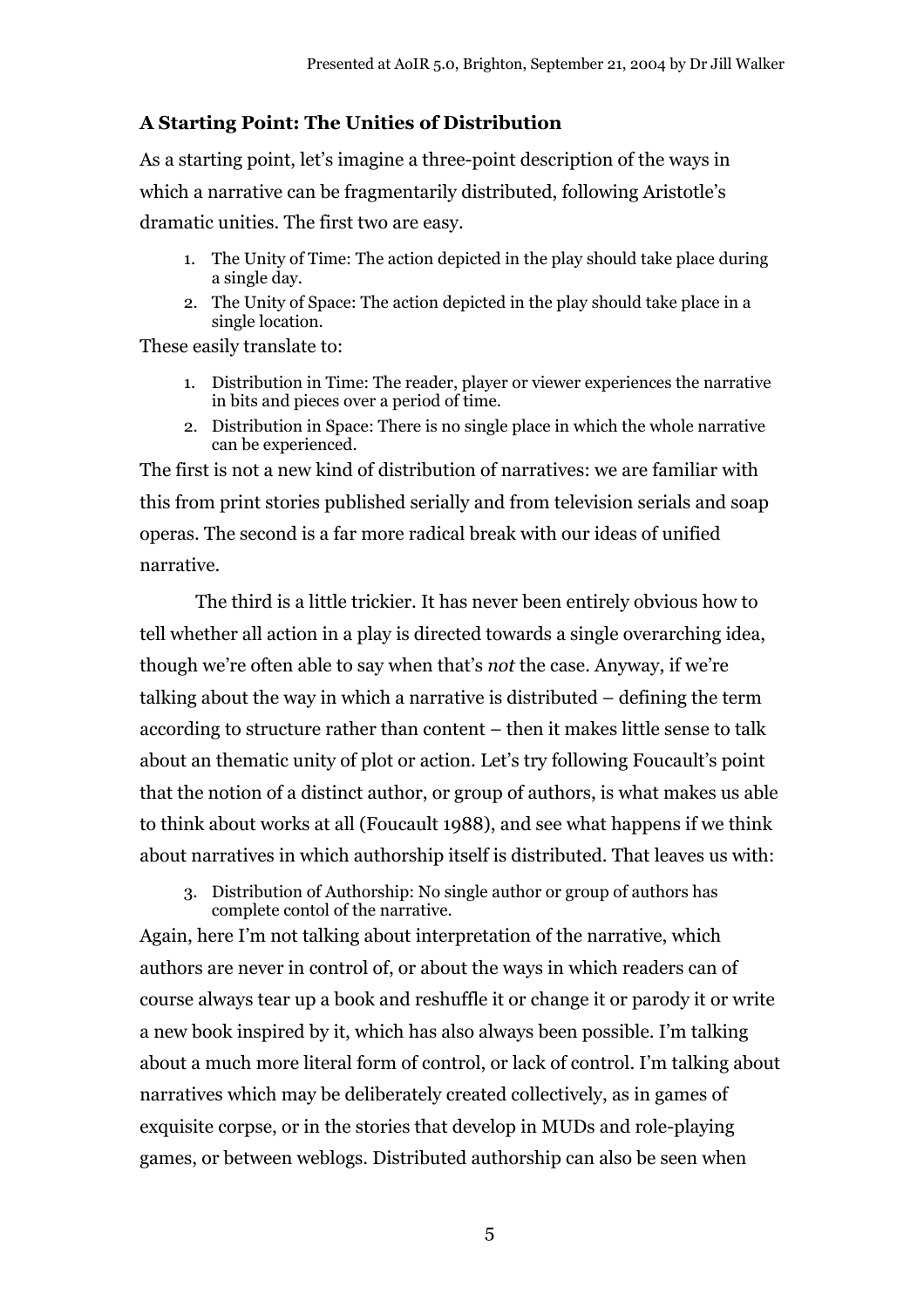content is gathered from the web according to variables of an algorithm and a narrative, of sorts, is produced from scraps that were never deliberately intended to form part of a larger story.

There may well be different or better ways of thinking about these kinds of narrative. Since the main purpose of this paper is to provide an initial survey and a basis for further exploration, I think these loose categories will suffice, and hopefully bring out problems that can be further examined in future work. Let's look at some examples of narratives that fall into each of these groups.

#### **Distribution in time**

There is a long tradition of narratives that are intended to be read, listened to or watched over a long period of time rather than in one session. Only short narratives, like feature films and short stories, are intended to be experienced in a single session. Most novels and story-based games need several sessions to complete, like *Mrs Dalloway* or *Neverwinter Nights*. In works like these, the time of reception is episodic, though the work as a whole is clearly delimited. Some works are also published serially, like the soap operas and sit coms we watch on television or the original publication of Dickens' novels, with episodes released at regular intervals and an overall story that may or may not have a planned ending.

Episodic narratives are particularly well-suited to our style of reading on the internet. Usability guru Jakob Nielsen has notoriously pointed out that users *don't* read on the web, they scan and skim (Nielsen 1997). Although it has become a commonplace to claim that "I hate reading on a screen," we're certainly spending more and more time with texts on screens. Emails, online newspapers, weblogs, shopping and other familiar screen texts don't usually follow Nielsen's 1997 rules for bullet lists and bold keywords, but they do provide reasonably brief nuggets of text that each make some sense on their own. We may not be happy reading 500 page blockbusters on our computer screens (though a really *good* ebook reader might change that) but we spend hours reading and moving between fragments.

Weblogs are an obvious example of the success of serial narrative on the web. Most posts in weblogs are short enough to be read in a few minutes.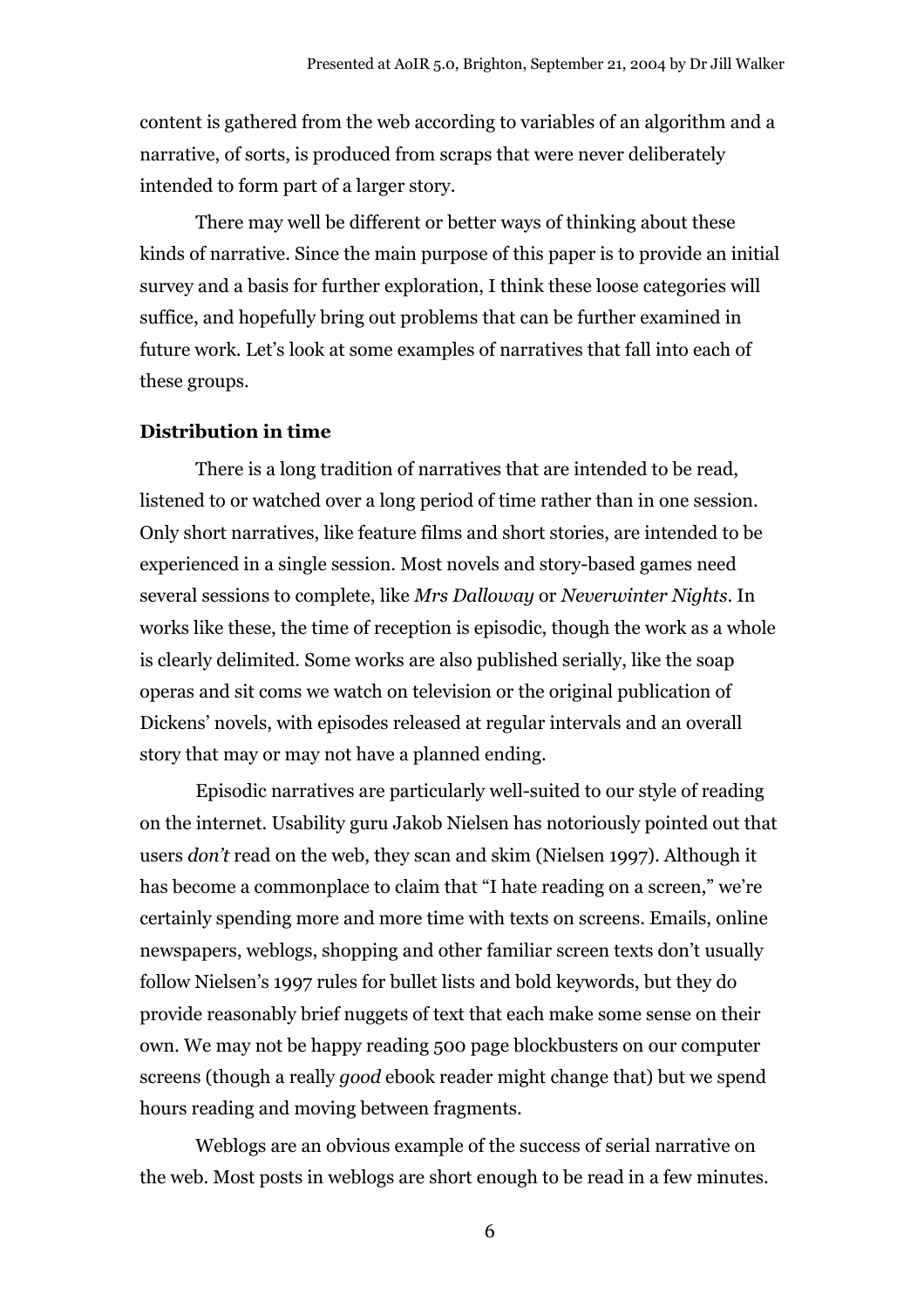Instead of watching a twenty-two minute long episode each week, a weblog is read in two- or five-minute sessions once a day or once every few days or at irregular intervals. Added up, regular readers of a weblog spend a considerable number of hours perusing their favourite blogs over the years.

There are of course many non-narrative weblogs, weblogs that report on specific products, or discuss politics or an academic field or knitting or they offer advice on time management or dating. Even many of these slip into narrativity, with some posts being micro-narratives, or simply by the leakage of personal voice and experience into the "objective" reporting on facts and events. For example, Julian Dibbell's blog *Play Money* (Dibbell 2004) tracks his experiment of making a living from selling items earned in Everquest, but now and then he hints at marital problems or writes warmly about fatherhood (see, for instance, his entry for April 10). Narratologist Mieke Bal argues that focalisation is the most important means by which a *fabula*, or chronologically and logically sequence of events, is presented as a story. Focalisation is one of the foundations of most blogging: it is "the connection between the events that make up the fabula and the one or more subjects whose "perspective" or "point of view" on–or whose subjective engagement with–the events is represented in the narrative" (Bal 1999: 176).

Justin Hall's blog *Justin's Links* is a far more deliberate narration of the blogger's life. Hall is a pioneer of online journaling, and began writing his life online in 1994. (Hall 2004) As Rob Wittig relates in a review of *Justin's Links*, the temporality of the site was always a major narrative hook:

I'll never forget the Monday morning in the mid-90s when I rushed in to work (my only Internet connection at the time, imagine!) and hurriedly pointed my browser to www.links.net to see if Justin Hall had broken up with his girlfriend over the weekend. I didn't know Justin personally. Still don't. But I had been enjoying his groundbreaking Web diary for several months, had turned some coworkers on to it, and all of us had gotten swept up in Justin's inner (and quite public) turmoil as The Big Conversation loomed. (Wittig 2003)

Wittig continues by noting how when he returns to reading *Justin's Links*, years later, the freshest posts have elisions that whet his curiosity, pushing him to read more in order to fill in the holes in the narrative as best as he can: "Who is the new "her" of "her mom?" How long has he been in Japan? I must read on!" This is real-time narrative in the first person, as Elouise Oyzon has called blogging, and it fascinates us. One of its main fascinations is that the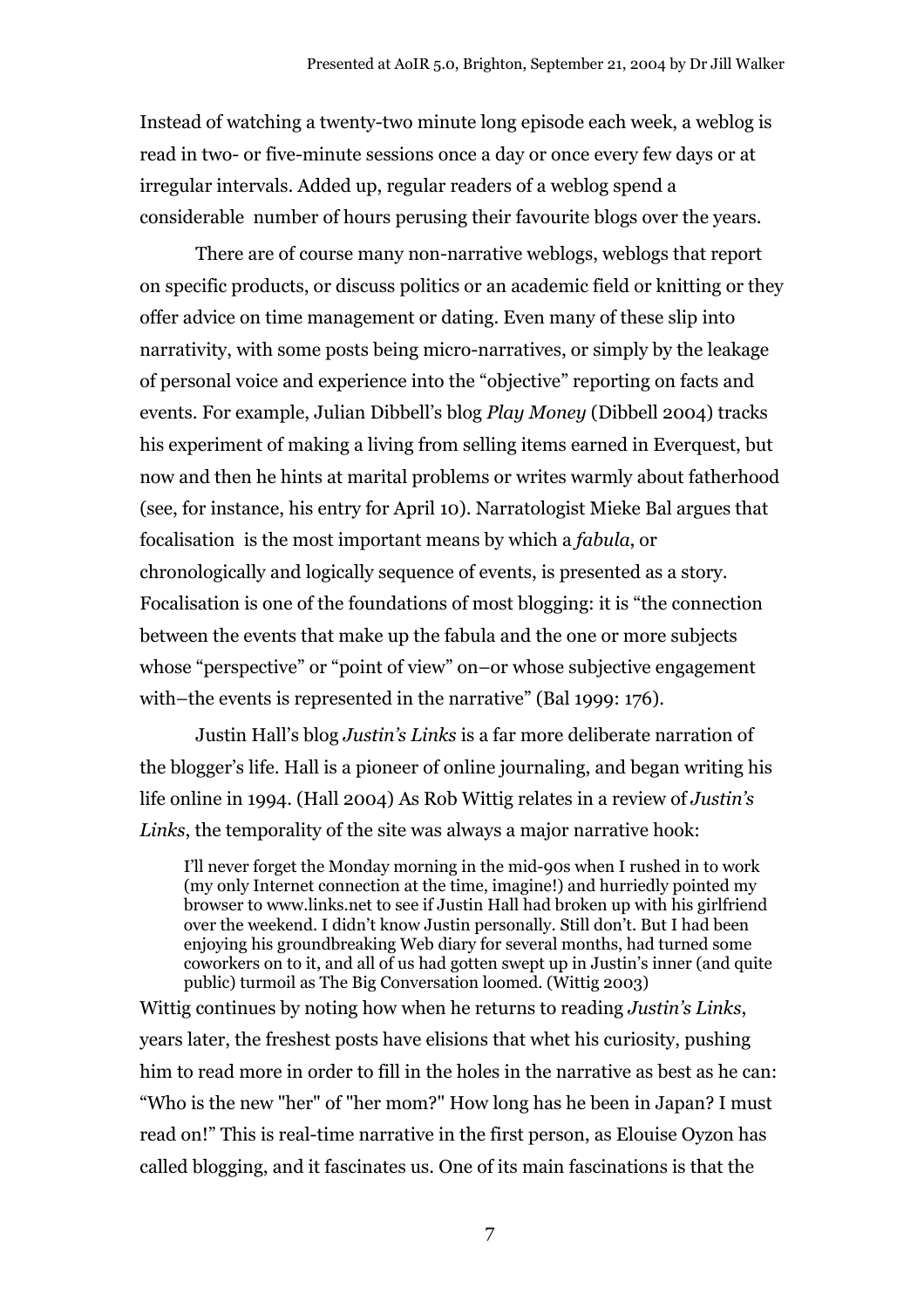narrative moves in the same time-frame as our own lives play out. This is a rich field for further exploration.

Another example of networked narrative that is distributed in time is *Online Caroline* (Bevan and Wright 2000). This web drama is the story of Caroline, a (fictional) twenty-something-year-old who wants online friends. If you give her your email address, she'll let you read her web diary, watch daily two-minute segments on her webcam, look at photos of her boyfriend and she'll send you emails every day, personalised with the details you tell her about yourself. *Online Caroline* only takes up five or ten minutes of your day, and the twenty-four episodes take place over as many days, or if you don't read your email for a day or two, and don't click on the link to the latest version of her website, the narrative is postponed a little for you. *Online Caroline*, which I have written about elsewhere (Walker 2004: , 2003), is a clearly bounded work conceptually and narratively, but its presentation is distributed: to read it you have to look at a website and also read emails. In addition, you can dial the number to Caroline's answering machine and listen to her voicemail.

Tim Etchell's *Surrender Control* is the title of another distributed narrative that merges narrative time with the real time of the reader. The reader of this piece received SMSes over the course of 72 hours with instructions to do many strange things, thereby spreading the narrative into her physical surroundings. Invitations to sign up were both advertised on the web and distributed on unsigned fliers in London, combining physical and networked space much as *Implementation* does. Here are some of the text messages I received, numbered and dated according to the order in and times at which I received them:

28. Write the word SORRY on your hand and leave it there until it fades.  $(21/11/01, 00:01)$ 

29. Look at the stars. (21/11/01, 00:59)

30. Think about an ex-lover, naked and tied to a bed. (21/11/01, 10:00)

31. Call someone. Tell a lie. (21/11/01, 13:15)

32. Call them back. Admit that you lied but do not tell the truth about why.  $(21/11/01, 13:30)$ 

*Surrender Control* is not a narrative in the formal sense, but it may enact a narrative with the recipient of the text messages.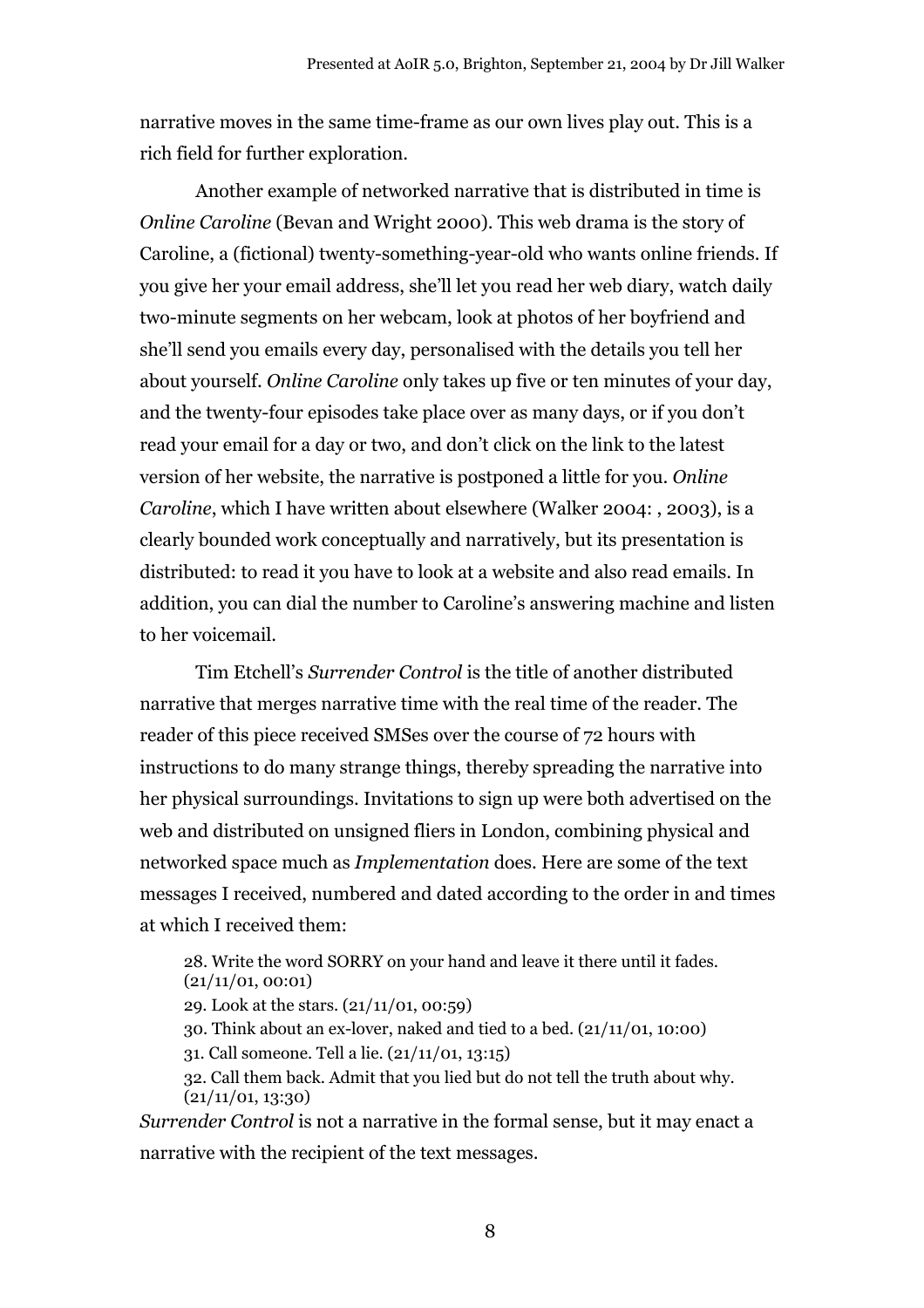Finally, email narratives are an increasingly common kind of narrative that is distributed in time. Emails are sent out to readers who have signed up, usually emails that purport to be from the various characters in the story. Rob Wittig's *Blue Company* (2001)*,* and Scott Rettberg's sequel, *Kind of Blue* (2003), are examples of this genre. Unfortunately they can now only be read as archived, so if you read them, you'll need to imagine what it would be like to receive these emails day by day, at the same pace as the plot unfolds.

### **Distributed in space**

Some narratives quite literally consist of fragments that are distributed across the globe. Nick Montfort and Scott Rettberg's *Implementation: A Novel* (2004), asks readers to not only read stickers printed with fragments of the narrative but also to post the stickers in their surroundings. Fittingly for a story about "psychological warfare, American imperialism, sex, terror, identity, and the idea of place", *Implementation* not only seeks to be read, it asks its readers to colonise the world with it, to paste its fragments everywhere, inserting it into their everyday lives and spaces. Although the authors publish selected photos of pasted stickers on their website, ultimately they surrender control of how their work spreads and is pasted in new contexts giving new meanings.

A reader may encounter the work either by coming across one of the stickers or by finding the website. Readers who merely read a single sticker may never realise that they are reading a part of a larger story. Some fragments are almost self-contained. If you have read a few stickers, you will know that the character Frank runs a box factory that in the course of the story starts to produce cardboard coffins for sending dead soldiers home from Iraq. You can still happily read many of the stickers about Frank without knowing any of that:

Frank was twenty-seven years old when he got his hand cut clear off with a circular saw that had no guard. Surprising how little pain. The disbelief and wailing. The bag of ice. The gurney. Recovery that took only weeks. A microsurgeon was on duty–the reattachment was a cinch. It seemed like some surreal sitcom episode to him now; he was embarrassed to relate the experience, even when someone noticed the hairline bracelet of a scar. (Installment 1)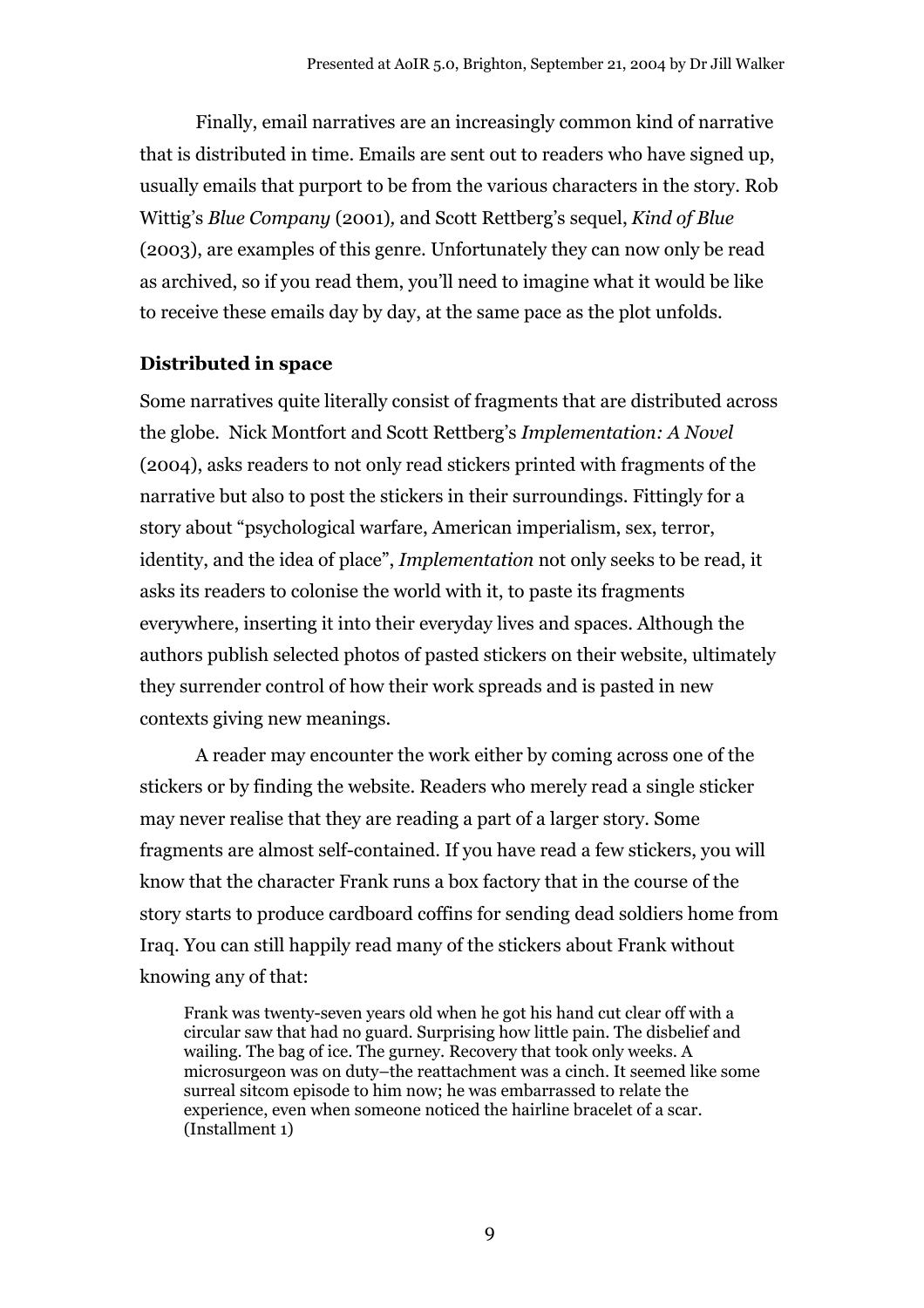A reader might perhaps encounter this fragment stuck on the wall of a bus shelter, or outside of a factory, and think that that was all. She might scratch her head and forget about it. Most people simply walk past stickers not even noticing they're there.

Most of the fragments, however, give a sense that there is more, somewhere, that this is part of something larger:

They looked for the contact lens for twenty minutes and finally started laughing about it. "We're going to miss the movie at this rate," Frank said. "Can't you wear your glasses?" "I didn't bring them." "We could go … get them." They'd always gone to his place. He had no idea where she lived. (Installment 6) This sticker gives a clear sense that something has happened before this, and that something will happen, and indeed, a sticker on the same page of the instalment, right next to this sticker in fact, continues from the moment when Frank and Samantha arrive at her house: "Worse than he'd imagined, but not a slum. Not even a trailer."

This is exactly the same technique as Rob Wittig points out is used in *Justin's Links*. As posts in a blog point to other threads of the story that an individual reader may or may not have already read, so each sticker in *Implementation* contains implicit links to other stickers, links which are not usually necessary to follow in order to appreciate the sticker in question, but which signal to the reader that there is more here.

This technique is different to the recap of many television serials, because the viewer of a television serial is not usually able to follow such implicit links. A cliffhanger at the end of an episode is common, in order to make the viewer come back next week for more, but the implicit links of distributed narrative are instead invitations that encourage the audience to go and find more. Now. They are promises that there is more to find, or perhaps more that is not being said.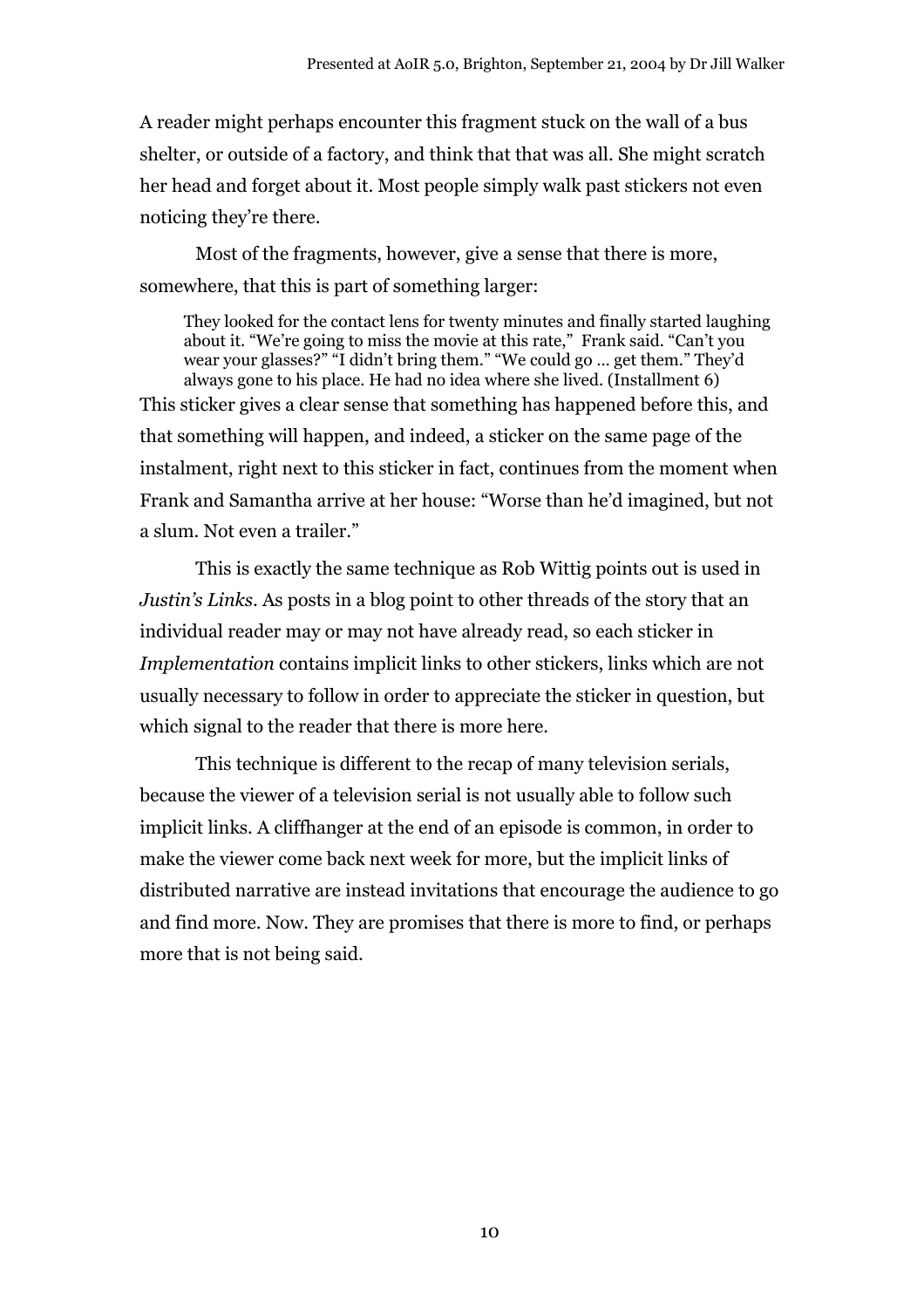

**Figure 1: A photograph from Nick Montfort and Scott Rettberg's** *Implementation***. The sticker is from the first installment; the surroundings are a street in Bergen, Norway, in January 2004.**

A reader who encounters *Implementation* in the wild, so to speak, will see the sticker in a very different context to a reader who downloads the PDFs of neat sheets of stickers arranged two across and five down. If you read the sticker quoted above without access to the stickers that surround it on the PDF, you would obviously read it differently. Neither does the sticker shown in Figure 1 in itself suggest that it is part of a larger narrative:

Samantha makes stickers. Stickers from aluminium plates, velour stickers, velvet stickers–feelies, collage stickers with lists from the *New York Times*, lists from the *Implementation Star*, crushed glass stickers that change color in sun and rain, stickers of onion peel and orange skin, stickers that mention revolution, stickers that pay tribute to Japanese films and Afghan women in burkas, stickers recounting what talking Barbie dolls say, stickers made from locks of hair. (Installment 1)

Instead, it would seem natural to read this sticker as commenting on sticker art in general, given its position next to other stickers. If other *Implementation* stickers happened to be nearby, for instance the sixth installment one about the lost contact lenses, a reader might be able to piece a narrative together. Yet without Googling, or a great many stickers in close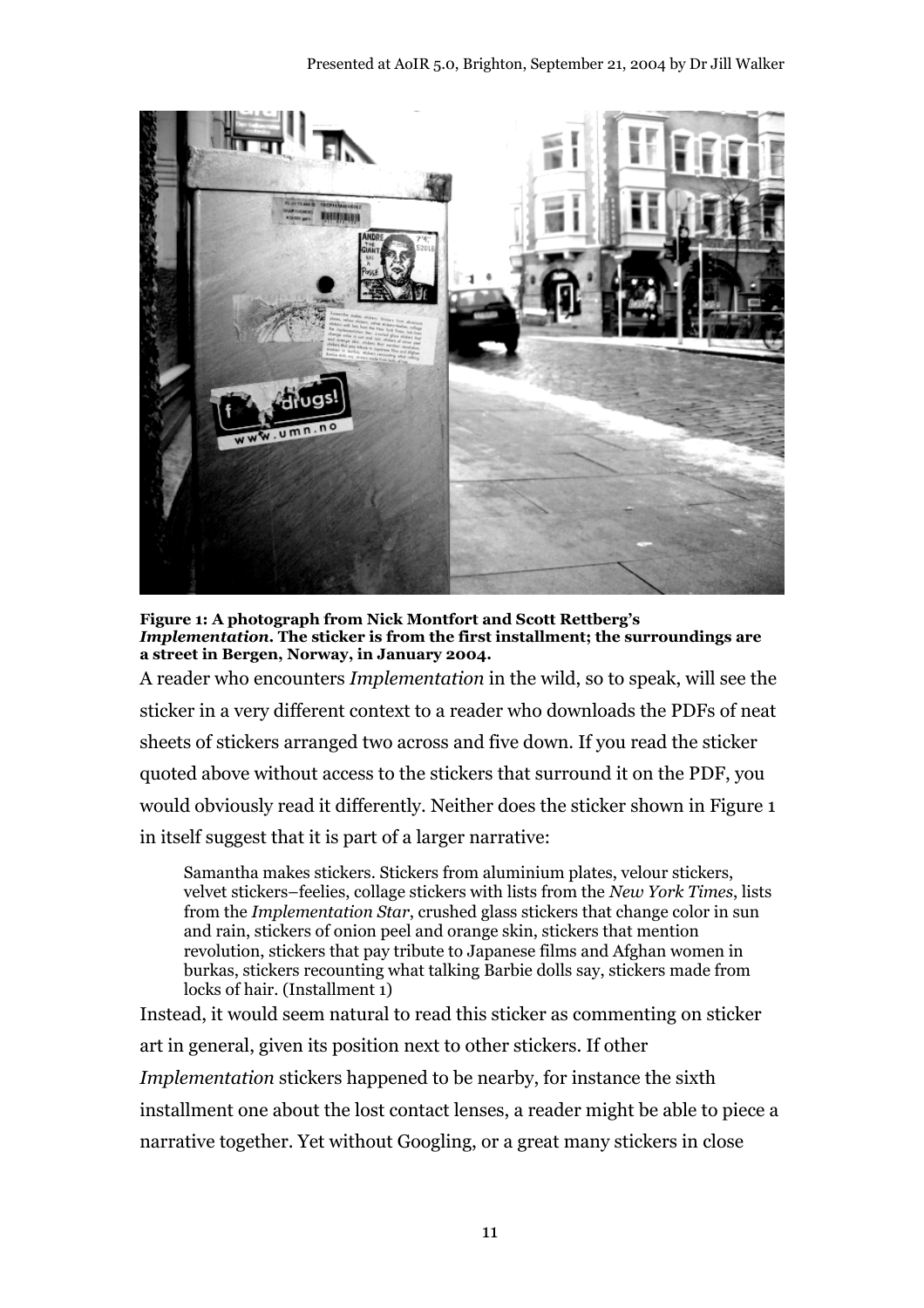proximity to each other, it seems unlikely that a reader seeing stickers in the wild would really see a whole narrative.

That need not be a problem. Shelley Jackson's *Skin* is another example of a distributed narrative, but this narrative is distributed in a way that ensures that the whole narrative can not be read. *Skin* is a short story that is literally tattooed into the skin of its readers, one word at a time. Each volunteer is assigned a single word, and has the word tattooed somewhere on his or her body in a standard serif font chosen by the author. After tattooing, each participant will be known as a word, and as words die, the story will disintegrate. While tattoo art has a long history, distributing a story word by word on peoples' bodies is a new development, and *Skin* has been received with a lot of attention. The author has received more requests from would-beparticipants than she has been able to process.

Sticker art, like tattoo art, has existed in the art world for decades, and while tattoos are committed to skin individually, stickers can be produced in huge or small quantities, they are easily replicable and they can be distributed similarly to *Implementation*. The artist creates stickers and applies them to urban surfaces him- or herself, sometimes enlisting friends and strangers as distributers. One of the most well-known sticker art campaigns is Shepard Fairey's *André the Giant has a Posse*, later known as *Obey Giant*. One of the *Giant* stickers can be seen just above the *Implementation* sticker in Figure 1. The original stickers were printed by hand using paper cut stencils and distributed by the artist – or by the writer, as graffiti artists refer to themselves. Today these images can be found in almost every city on the globe, either in their original form (Figure 2, left) or in one of the stylised versions Fairey developed as *Obey Giant* after the real André the Giant's lawyers threatened to sue him.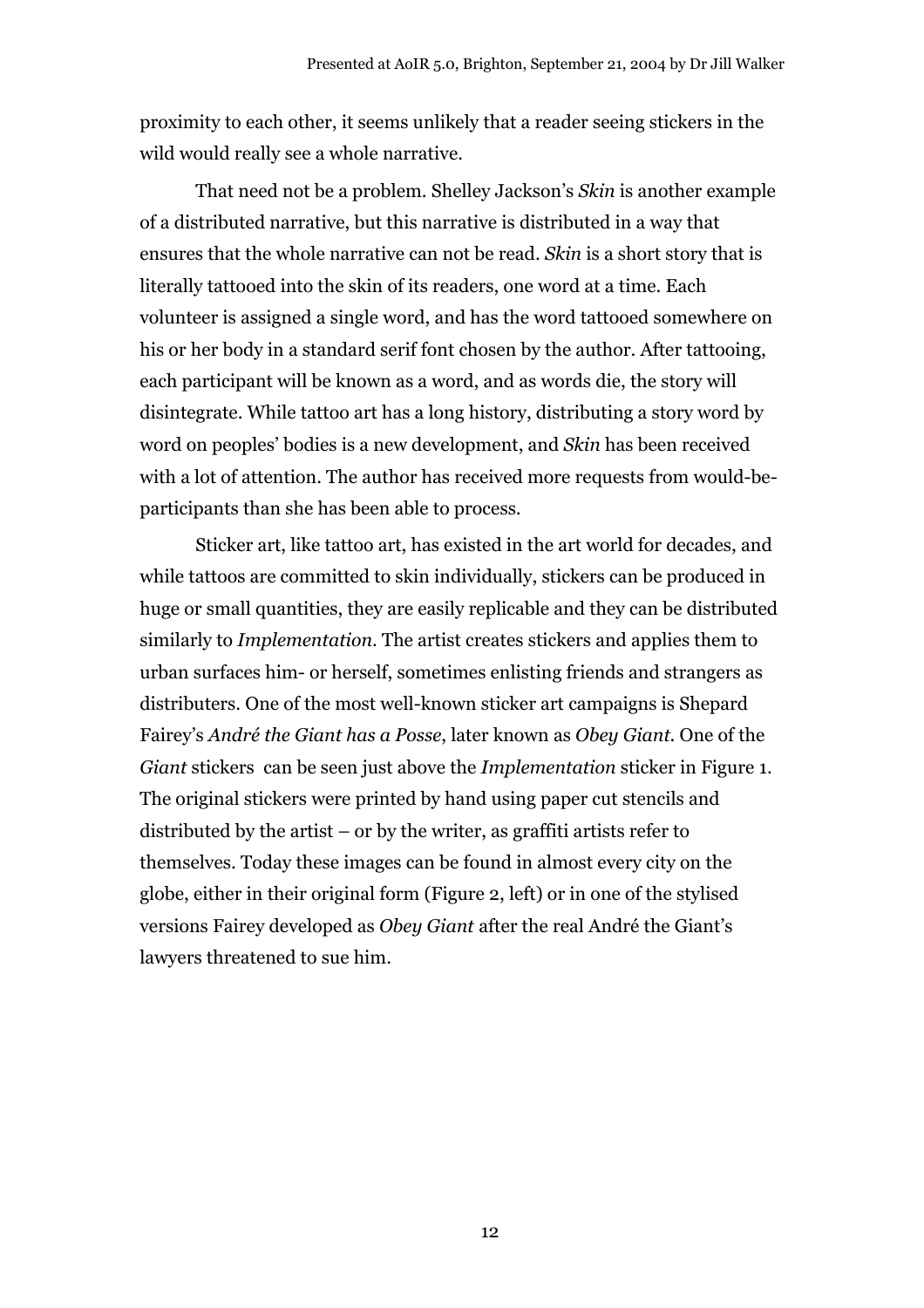

#### **Figure 2: Original André the Giant motif alongside a more recent, stylised permutation.**

The words and the image of the original stickers both stand as statements: "André the Giant has a Posse". Alongside this is a rough image of a large, lumbering man's face. To the right, his astonishing height and weight are recorded.

The first time I saw one of these stickers was in my home town, Bergen. I noticed the sticker for its strangeness. I had no idea what it meant. New to the idea of sticker art, I thought perhaps it was an ad for a rock band I'd not heard of, and thought no more of it. I must have stored the memory of it more carefully than I realised, though, because when I several months later saw the same image in New York I recognised it instantly, and knew exactly where I'd seen the previous sticker. A quick google provided me with the *Giant* series' full history, and since then I've seen the stickers in several other cities, always with a secret joy of recognition.

My initial wonder at the sticker, grounded in an utter lack of understanding, was exactly what Fairey wanted. In a manifesto for the project, he writes:

The OBEY sticker campaign can be explained as an experiment in Phenomenology. (..) The FIRST AIM OF PHENOMENOLOGY is to reawaken a sense of wonder about one's environment. The OBEY sticker attempts to stimulate curiosity and bring people to question both the sticker and their relationship with their surroundings. Because people are not used to seeing advertisements or propaganda for which the product or motive is not obvious, frequent and novel encounters with the sticker provoke thought and possible frustration, nevertheless revitalizing the viewer's perception and attention to detail. The sticker has no meaning but exists only to cause people to react, to contemplate and search for meaning in the sticker. Because OBEY has no actual meaning, the various reactions and interpretations of those who view it reflect their personality and the nature of their sensibilities. (Fairey 1990)

Stickers posted in cities are deliberately pushing the boundaries of the traditional exhibition space just as they push the boundaries of the notion of a work. Although one could choose to view each iteration of the *Giant* sticker as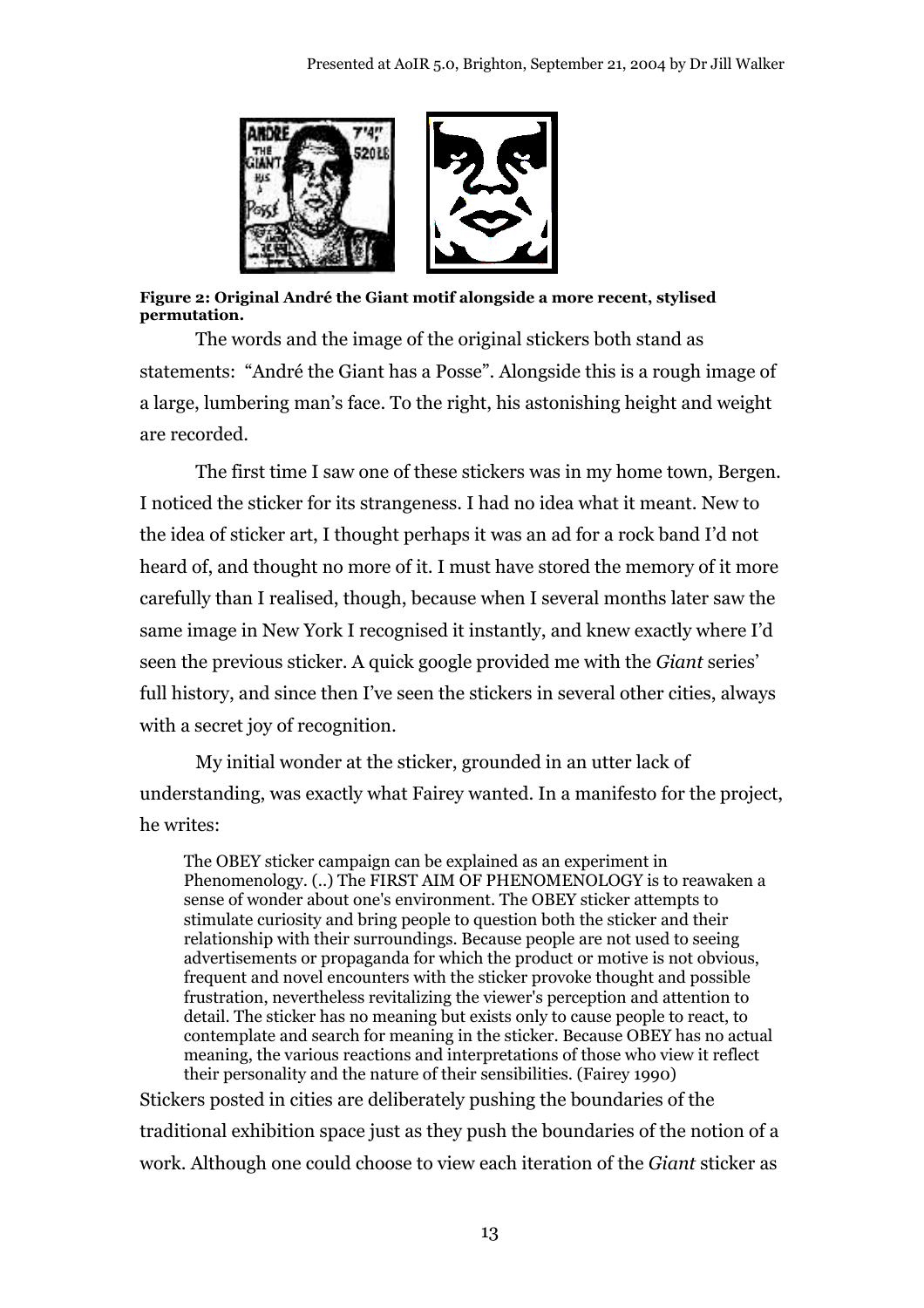a work in itself, it is through repetition the image gains its power. Perhaps the reason for this particular sticker's great success lies in the harmony between its wording and its distribution: whether or not André the Giant has a posse, the proliferation of the stickers themselves certainly suggests power in numbers and an unseen horde of followers.

Although the *Obey Giant* campaign has developed a series of related images, the basic effect of the project relies on a repetition of identical images. Another distributed art project is *Space Invaders* by the artist "Invader". Invader has glued hundreds of tiny mosaic patterns around cities of the world, starting with his hometown Paris. Each pattern is inspired by the simple pixels of the space invader game, yet each is slightly different from the previous. Invader also sells stickers, proposing a "reality game" where buyers can earn points by attaching as many space invaders as possible to their home towns. Yet the main thrust of the project is the individual, artist-created mosaics, sometimes performed illicitly and sometimes commissioned by cities open to alternative forms of art.

Finally, any discussion of words on stickers must mention Jenny Holzer's *Truisms* and other work. Holzer began her career as a text artist in the late seventies by writing out phrases–truisms–on stickers and posting them around Manhattan. Later her truisms and subsequent writings have been displayed on tickers on Times Square, they've been carved in granite and published in books and posted on the web. Holzer's works sometimes present micronarratives, but open, viral distribution by the general public has not been a focus in her work. Instead, she herself has planned each new spot her words are displayed.

Neither *Obey Giant* nor *Space Invaders* uses narrative in the formal sense as defined by narratologists. The images and words displayed weave layers of connections, but the emphasis is on the act of sticking, in the posse of people who put up stickers and the game of winning more points the more Space Invader stickers you can put up. This game-like act of claiming urban spaces for a group you identify with is certainly one of the attractions for those who spread *Implementation* stickers as well.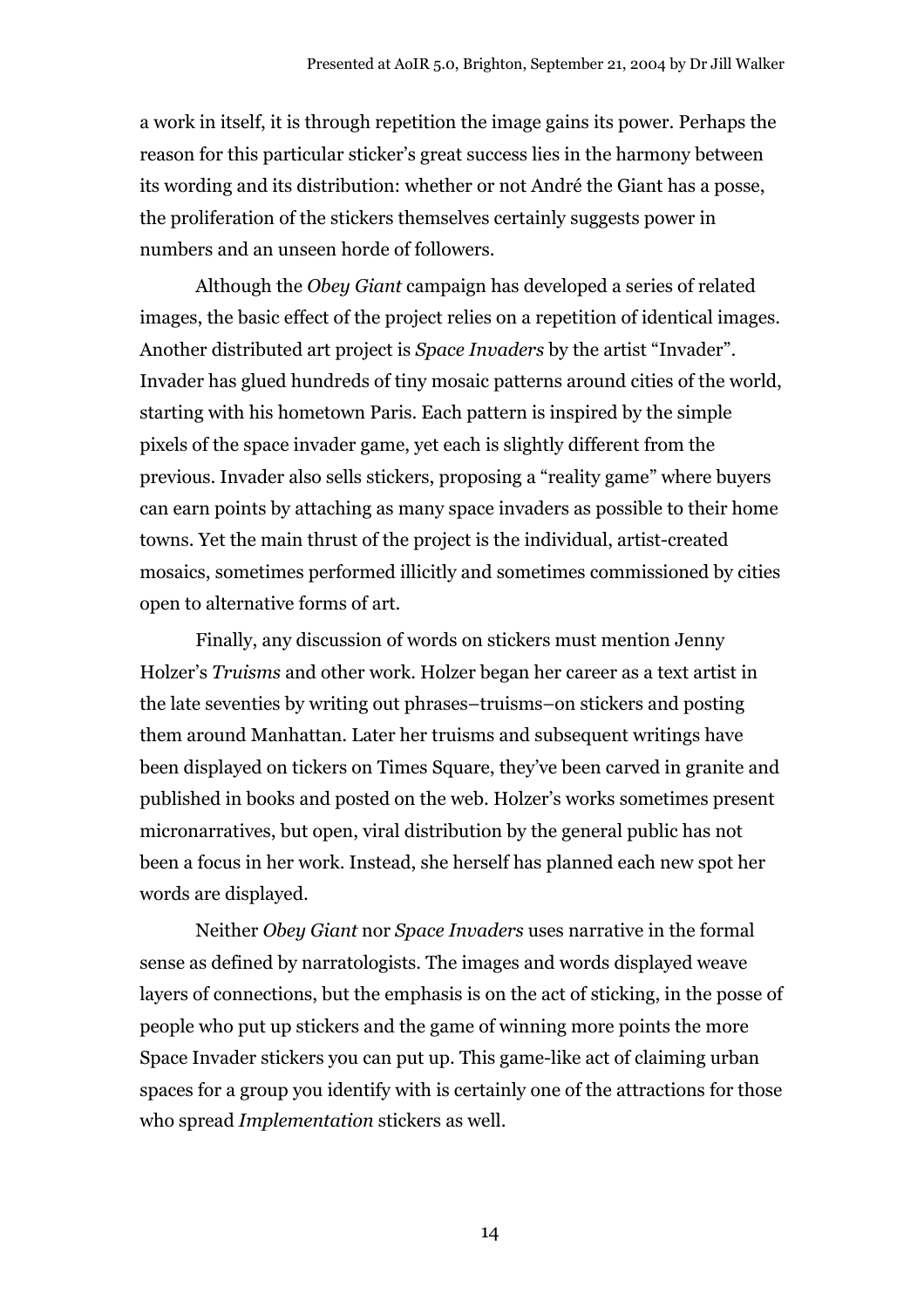#### **Distributed in time and space**

Many distributed narratives are distributed in both time and space. In addition to projects that are literally spread across several physical spaces, like *Implementation* or *Skin*, many narratives are also distributed across several media, for example combining telephone, websites and email. Even using several distinct websites can be a form of spatially distributed narrative.

Immersive games, or "unfiction" are prime examples of how a story may be distributed both in time and across many websites and many media. Immersive games present a series of puzzles that the audience must collectively or individually solve, and while they are not narratives as such, their method of distribution and the ways in which they attract their audience have much in common with distributed narratives. Even the audience is distributed – not at all a mass audience but a huge, dispersed group of individuals that come together to collaborate on solving the mystery. the immersive game *The Beast* used the tagline "distributed biological processing" to characterise the ways in which thousands of players participated in solving the puzzles of the game (for discussions of the game, see McGonigal 2003: ; Salen and Zimmerman 2004).

Another way in which narrative can be distributed access media is by combining a website narration, like a weblog or online diary, with textual performance in other media, as when Isabella V., the possibly fictional protagonist of *She's A Flight Risk*, steps outside of her weblog to ping her readers in iChat or to participate in interviews. Kaycee Nicole, the famously fictional teenaged web diarist who "died" of leukemia in 2002, parallelled this exactly. "Kaycee" participated in chats and email conversations in addition to writing frequent diary entries at her website. Of course the same is true of completely "real" webloggers, like myself: if my various self-representations on the web can be read as a narrative (and that may not be the best descriptive term), then this narrative is distributed across my own website, emails, chats, MUDs and conference papers. Both fictional and non-fictional weblogs tend to have narratives spun across sites, through comments in other blogs, mentions elsewhere, participation in discussion sites and chats, and sometimes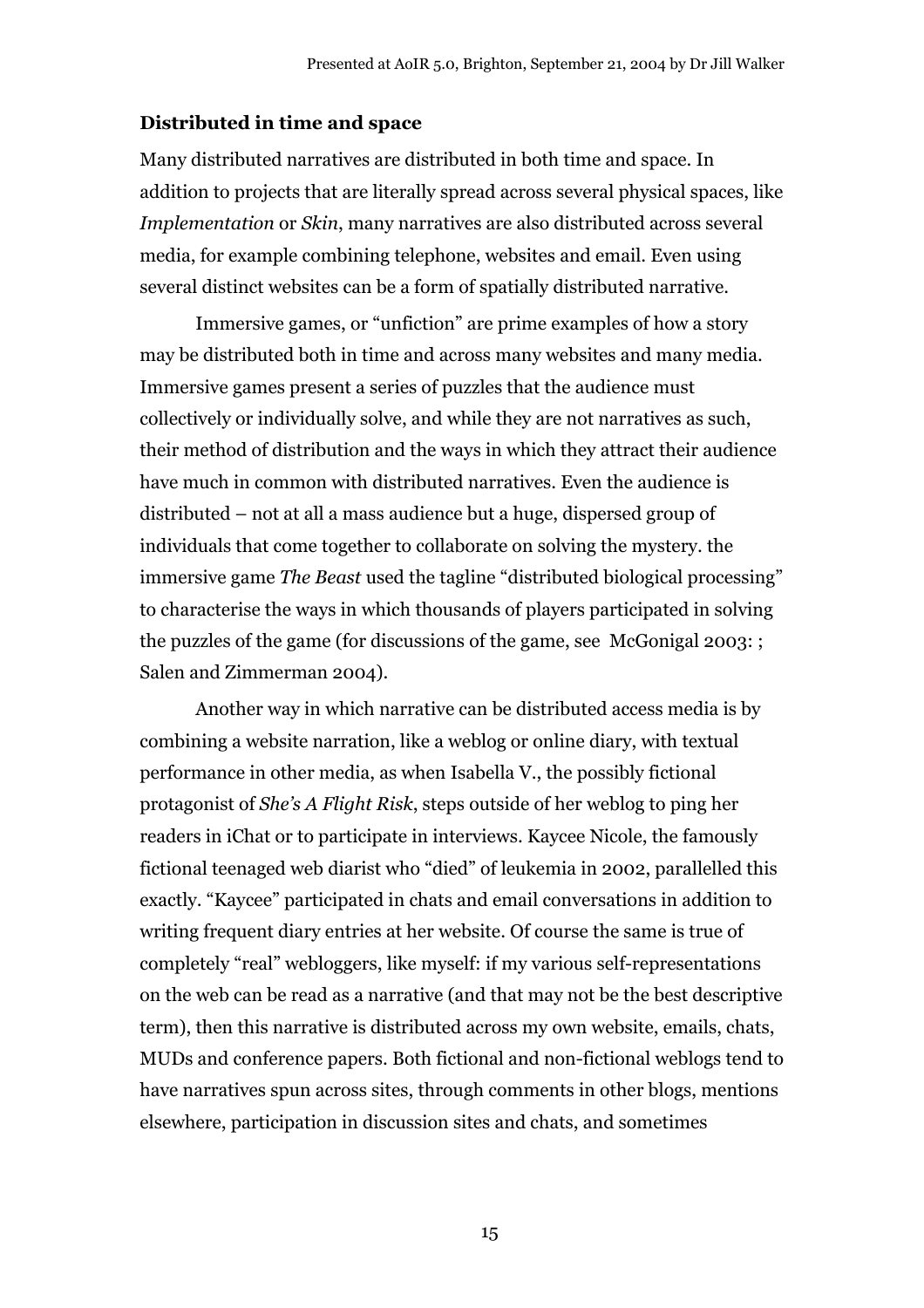interviews and the like. These are personal, distributed stories, stories for a new time.

Tracking these distributed narratives is what fascinates us about reading weblogs from day to day, week to week, year to year. We follow Justin Hall's story as he publishes it, but we not only read his self-narration on his own website, we also come across his name elsewhere. When he links to an article he has written or the website of a place or event that he has visited, we can read these as a background or extension of the main story. More striking, though, are the links to the narratives of other people in his life. We can read about Justin on his friends' blogs as well as on his own. When a blogger breaks up with a girlfriend or boyfriend, readers often get to follow the story from both peoples' perspective. Justin himself may comment on other peoples' sites, narrating bits of the story that may not be explicit on his own site. Others may narrate parts of the story that he has not told himself. The story splits, spreads, continues.

This distribution of narration is typical of weblogs. In closeknit communites, like LiveJournal, the narration of weblogs sometimes seems like a group autobiography. In clusters of academic weblogs, which my blog belongs to, narrators sometimes visit each other, or visit the same conferences, and so new constellations of narratives grow forth.

This is the aspect of blogging that is completely missed when writers attempt to cash in on the genre's popularity by selling books written as "blogs". On the surface the idea of a book written as a blog seems reasonable. After all, epistolary novels have a rich history that is integral to the development of the novel itself. If letters from many of the characters in an epistolary fiction are collected, as they are in *Liasons Dangereuses*, for instance, the narrative is certainly dispersed across several different narrators. Blog novels miss out on links, of course, but just as importantly, they miss out on the blogrolls of links to related blogs, they miss out on the RSS feeds of other bloggers who were at the same event and wrote about the hero of the first blog, they miss out on the temporality of only being able to read a blog in the tempo that it is written, they miss out on the active searching for a distributed narrative.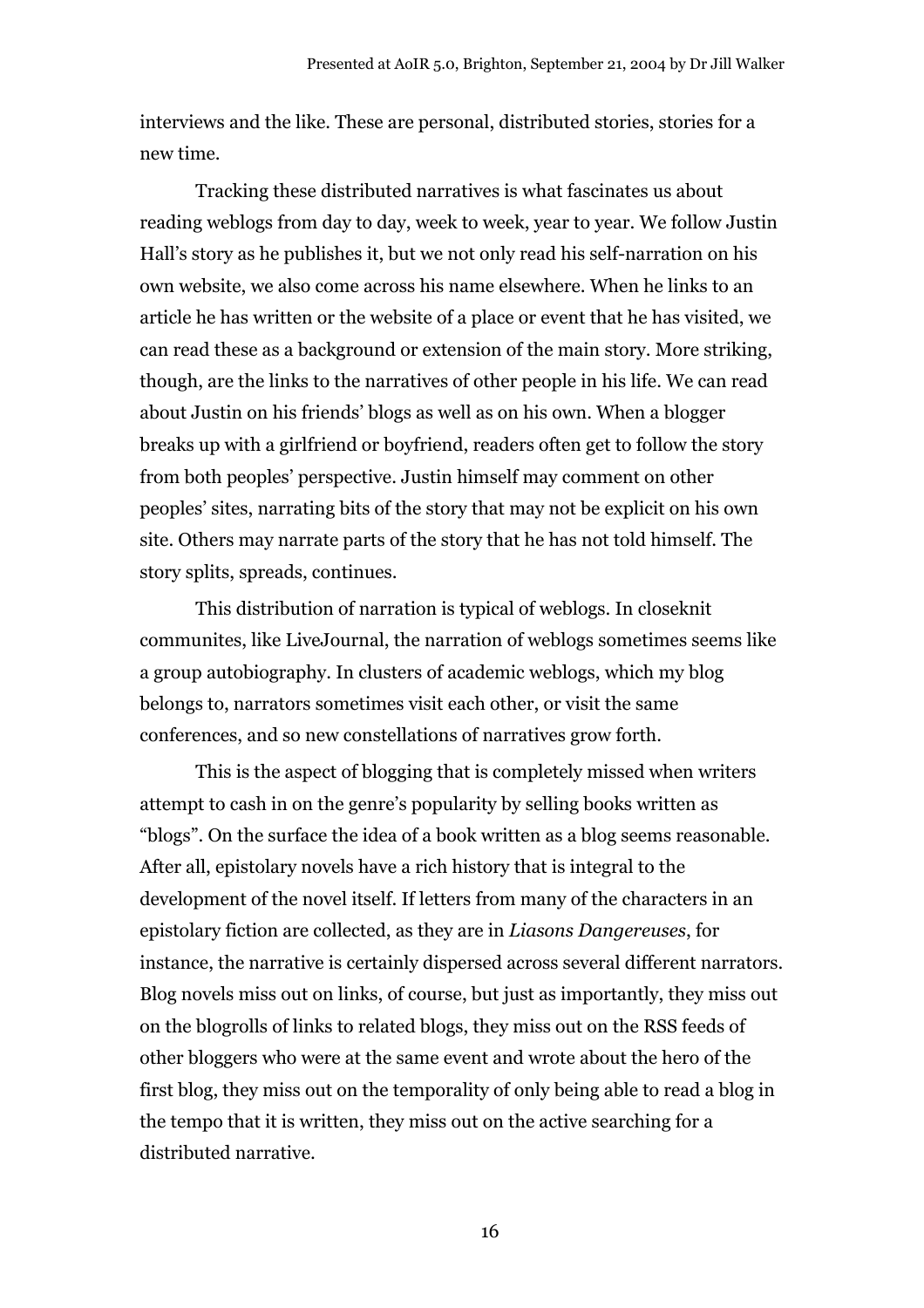Unfortunately, this distribution of narratives across blogs is not only elusive and difficult to catch and describe: with blogs that are not fictional, it is also ethically problematic. I've mentioned Justin Hall's blog because he has narrated his life online for so long, and so explicitly in public, that I see his blog as a publication as much as an autobiography published on paper. Yet to really trace the shapes of the distributed narrative around his site would mean studying the stories narrated by his friends. Although these sites are public, and their authors are well-aware that their words are read by many, my pinpointing connections and analysing relationships by the words in which they are told seems to cross a boundary that should not be crossed.

### **Distribution of Authorship**

One of the ways in which the story of a weblogger is distributed is by the story being told by several different narrators, on their independent sites. An even more radical distribution of authorship is that which is automated, where an algorithm or search is the only thing that draws the narrative together.

Perhaps these aggregated narratives are not true narratives. Certainly the story is more in the eye of the reader than in the design of the algorithm. Yet looking at them suggests that this very new form may lead somewhere in the future. These emergent narratives, or self-organising narratives, perhaps, require algorithms and interfaces designed by humans for us to see them.

One system that draws narratives together like this is Flickr, a photosharing system where individuals upload images, mark them as viewable by the general public or by friends or family only, and tag them with whichever words they see fit. One fascinating effect is that you can view images from *all* users that are public and tagged with, for instance, the word "train".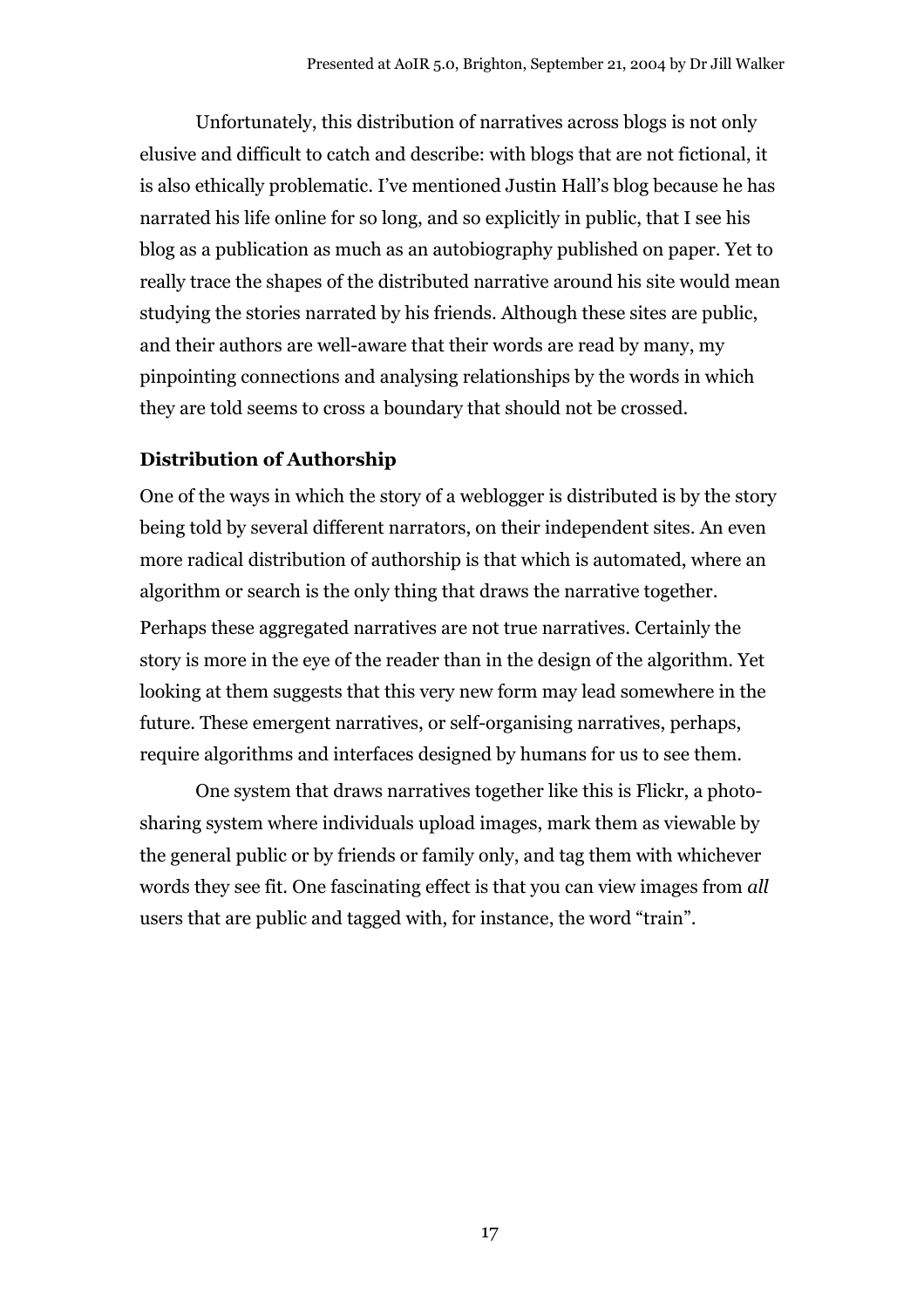

**Figure 3: Photos tagged with "train". Flickr.com, accessed 18 September 2004.** Figure 3 shows the most recent photos that happen to have been uploaded with the tag "train". Though this is certainly not a planned narrative, it is easy to use our expectations that a linear sequence can be translated to "first this happened, then this happened" to interpret this as a kind of narrative. Not a very explicit one, it's true. Certainly the positioning of the photos in a sequence is familiar to us from comics and video storyboards. If two images are placed one after the other as part of a sequence we assume that their juxtaposition means they are taking place either one after the other or simultaneously in different locations. This basic sequence makes us look for and probably invent a narrative structure that could explain the images and their sequence.

Perhaps, also, the concept of train itself carries with it such a strong sense of forward movement, a transition from one place or state of being to another, that a sense of narrative springs more naturally from this tag than from others. The pool of photos tagged with "Cloud" and "baby", for instance, have very different feels to them. "Cloud" is poetic and calm, while "baby" seems a commentary on shared humanity, the repetition emphasising the sameness of what is perhaps the most intensely unique and personal experience we have, that of parenthood.

A different kind of collective or aggregate narrative is demonstrated by search engines. There are many websites that will transform a phrase of your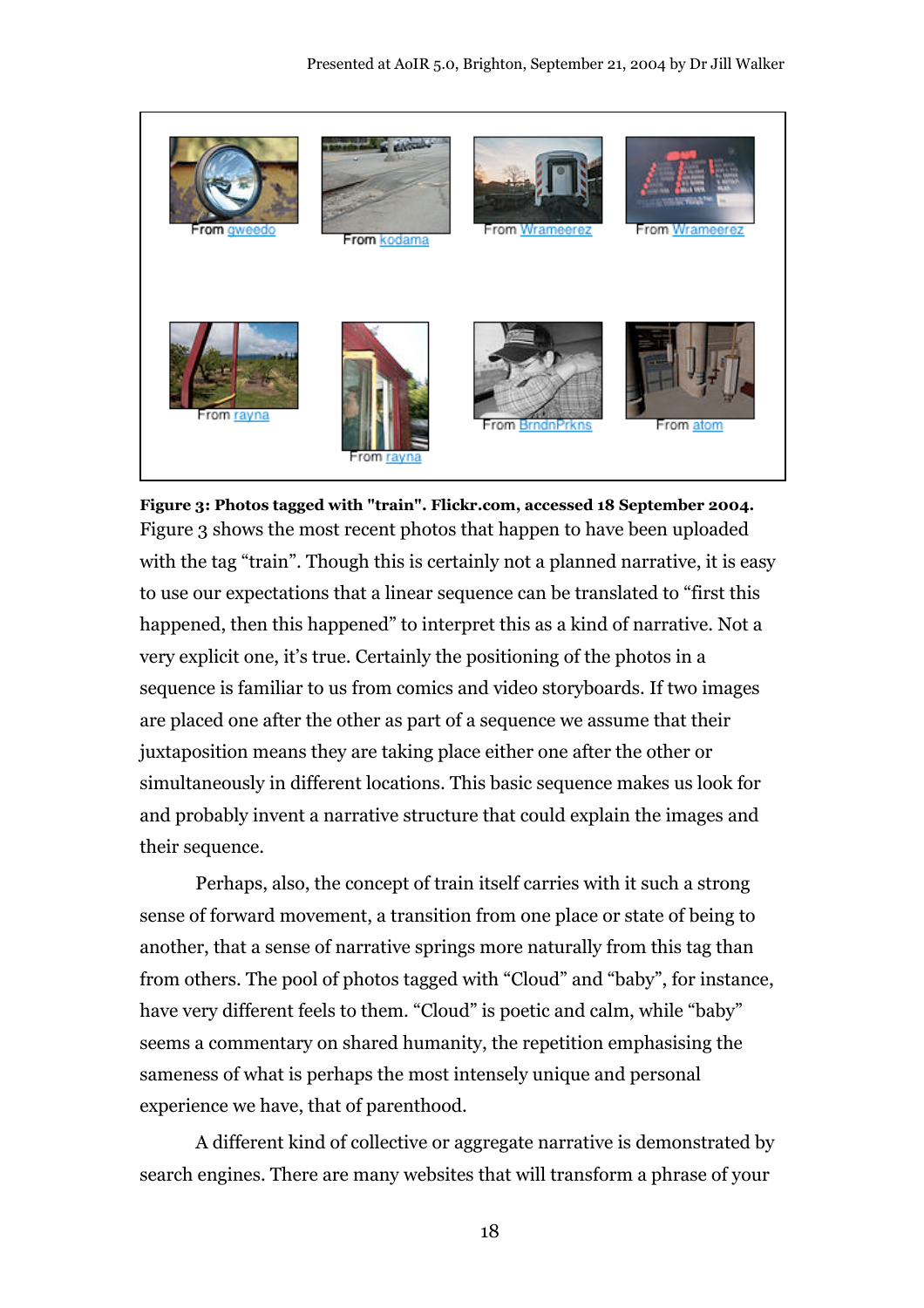choice into a poem of some sort, using Google for part of the poem generation. A lower tech method of creating a Google poem is to simply enter one or more phrases and combine the top search results, reading them as literature rather than as random gibberish. In Rob Wittig's blog fiction robwit.net, the character 'wordsman posts a Google poem as a cryptic form of correspondence with his fictional co-bloggers:

... I don't know." "She is in **Tokyo** for the ... The **phone** is working, but please just let the answering machine ... I'll just be a second," he **heard her voice** from the ...

... posture had transformed the moment he **heard her voice**, his strange ... house, was still in her apartment in **Tokyo**. ... lacquered table sat her cell **phone**, its handset ...

... it is my second day in **tokyo**, and it is just the most amazing place. ... She surprised herself as the **phone** suddenly flew ... But when I wasn't looking at her, and **heard her voice**, I knew it was her. ... (Wittig 2004: : May 1, 2004) Scripts that gather data in this way are becoming more and more common, as people experiment with different ways to use RSS feeds and syndcation, and ways of instantly gathering related data. At the moment, the "narratives" we see in this kind of collected fragments are mostly in the eye of the beholder, but perhaps in time the patterns created by common topics, motifs, word use or style will create kinds of collective narrative we can't imagine today.

#### **To be continued…**

This paper marks the beginning of the research I plan to do on distributed narratives. Already I see some problems. To write about these works that I claim are not unified, not things, not even, really, works, I've succumbed to traditional attempts at definition and categorisation. Perhaps this is necessary; perhaps it is something to pass through on the way to better ways of thinking around and using that which cannot easily be handled or commodified. Or perhaps simply performing the connections is the best way of exploring the field. As Greg Ulmer writes in *Internet Invention*, "performance may be to electracy what definition was to literacy." (Ulmer 2003: 38) I started with Aristotle, inventor of definitions. Ulmer would probably have recommended I begin with Diogenes instead, who when Aristotle defined man as a "featherless biped" held up a plucked chicken and declared, "Behold, your man!" (Ulmer 2003: 38)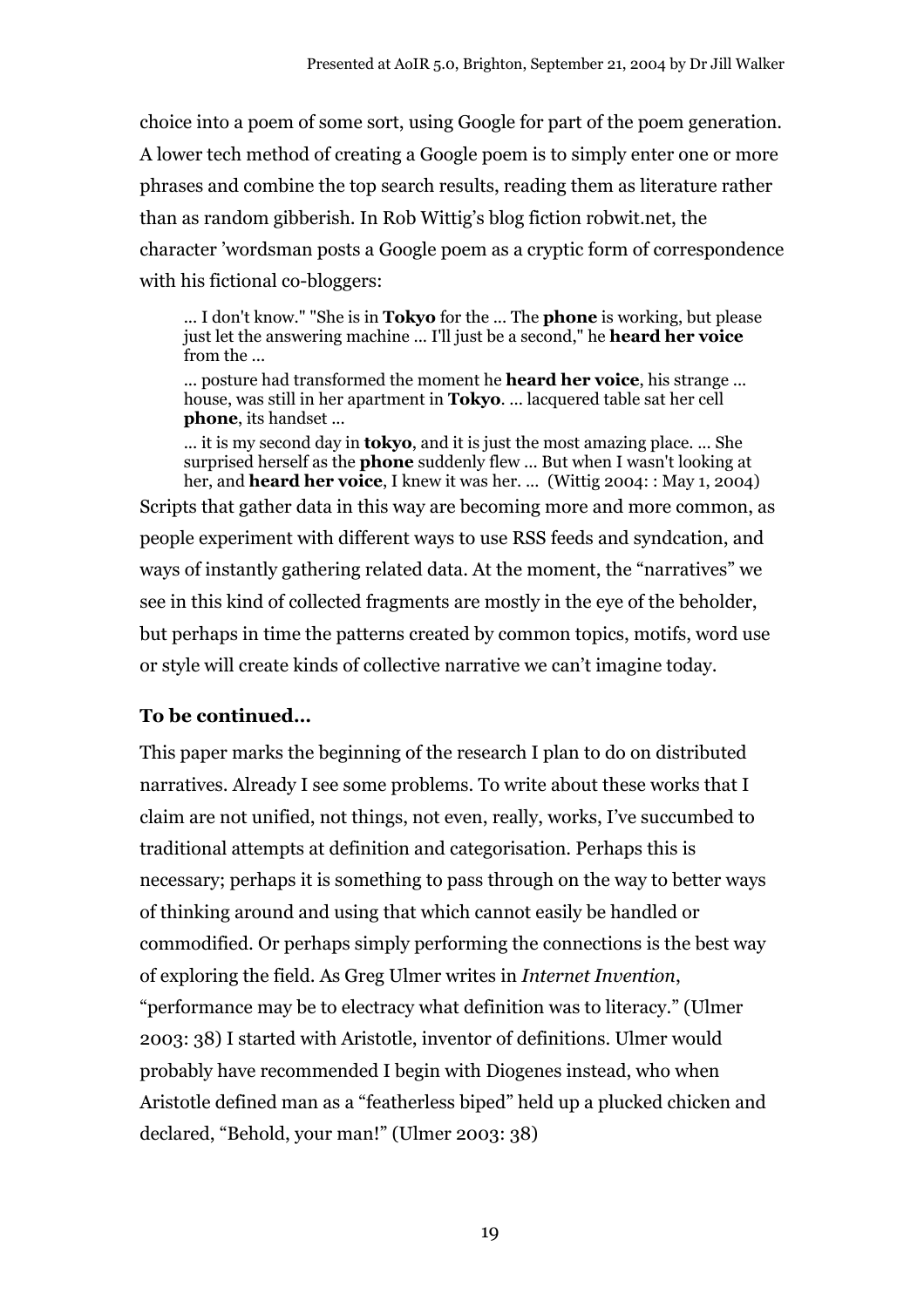What this paper has helped me do is clarify the field that I'm interested in. I hope that it has also helped others to see some of the connections between new kinds of narration, and that it assists to build a ground for new kinds of questions.

In further work, I want to explore the mechanisms of stories that are told in fragments without links. What are the differences between *Implementation*, which can be downloaded in eight episodes of thirty stickers each, and is also physically spread around the world by its readers, and a loose-leaf book in a box, like Marc Saporta's *Composition No. 1* (1963) or B. S. Johnson's *The Unfortunates* (1999)? How do these unlinked fragmented narratives relate to hypertext fictions? What about the episodic nature of email narratives and fictional weblogs? Even more fascinating, and even harder to grasp: how can we talk about, think about, see the ways in which narratives *cross* weblogs? Is there still any point in thinking of them as narratives?

Or imagine a single blog. All alone. There are no other blogs. There may be readers, but there are no commenters, nobody discussing the same issues for the blogger to link to. No links leading to the blog. Is it still a blog? Or can blogs only exist as one of many, as part of a crowd? I want to read blogs closely and write their connections, tracing the ways in which narratives evolve. I want to think about how this connects with ideas of emergence, of memes and of viral or contagious media.

Distributed narratives demand more from their readers than reading or suspension of disbelief. They ask to be taken up, passed on, distributed. They seek to be viral, the memes of narrative, looking for readers who will be carriers as well as interpreters.

#### **Bibliography**

- Aristotle. 1997. *Aristotle's Poetics. Translated and with a Commentary by George Whalley.* Edited by G. Whalley, J. Baxter and P. Atherton. Montreal & Kingston: McGill-Queen's UP.
- Bal, Mieke. 1997. *Narratology. Introduction to the Theory of Narrative*. Translated by C. v. Boheemen. 2nd ed. Toronto: University of Toronto Press.
- ———. 1999. *Quoting Caravaggio: Contemporary Art, Preposterous History*. Chicago: The University of Chicago Press.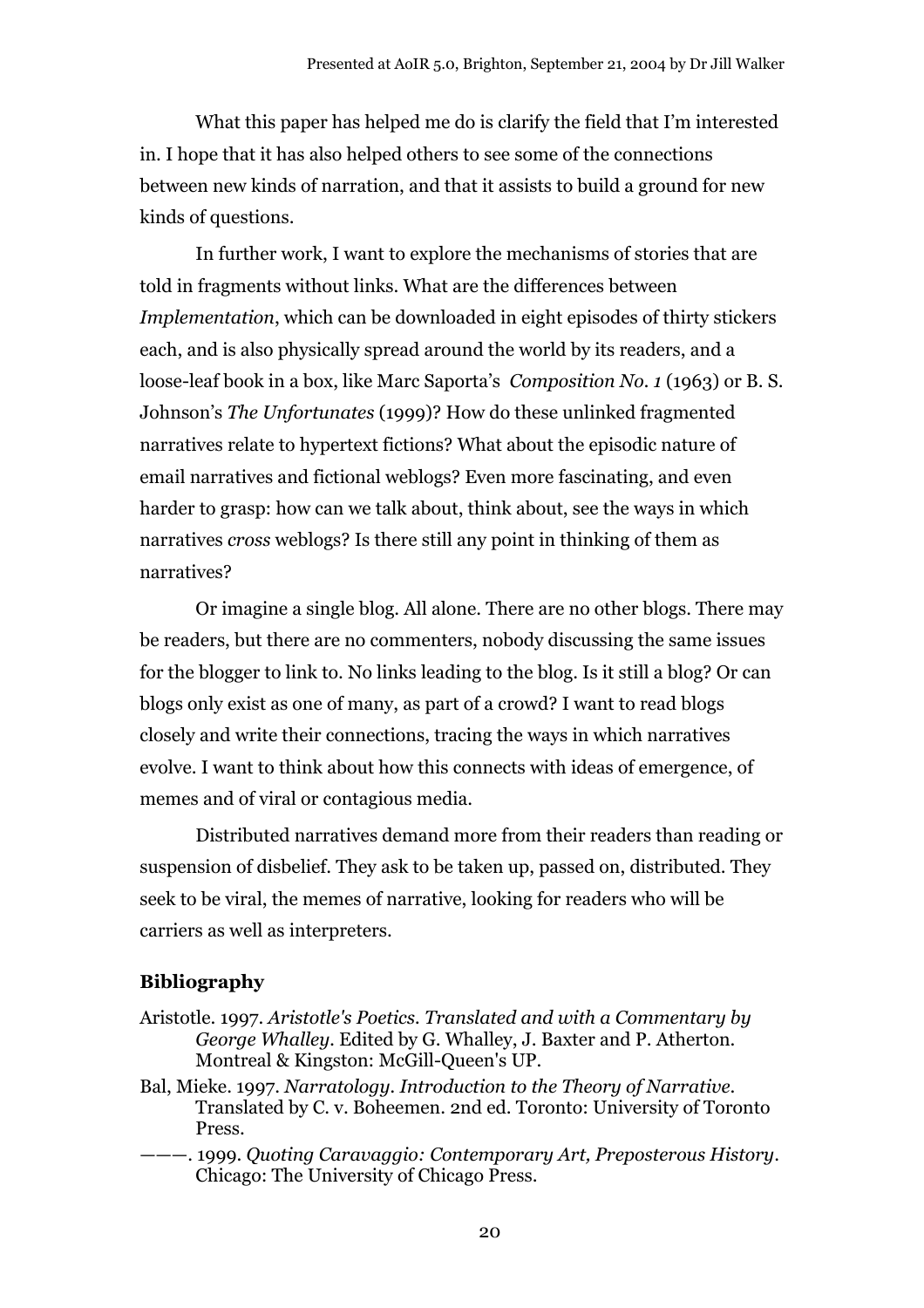- Bevan, Rob, and Tim Wright. 2000. *Online Caroline* [Serial web drama with automated email correspondence], [cited September 2001].
- Breeze, Mez. 2003. Inappropriate Format][ing][: Craft-Orientation vs. Networked Content[s]. *JoDI: Journal of Digital Information*.Available from http://jodi.ecs.soton.ac.uk.
- Dibbell, Julian. 2004. *Play Money*, [cited 19 September 2004].
- Douglas, J. Yellowlees. 2000. *The End of Books or Books without End? Reading Interactive Narratives*. Ann Arbor: University of Michigan Press.
- Eco, Umberto. 1967. *Opera aperta. Forma e indeterminazione nelle poetiche contemporanee.* Milano: Bompiani.
- Fairey, Shepard. 1990. "Manifesto". *Obey Giant*. Available from http://obeygiant.com.
- Foucault, Michel. 1988. "What is an Author?" In *Modern Criticism and Theory: A Reader*, edited by D. Lodge. London: Longman.
- Genette, Gérard. 1980. *Narrative Discourse: An Essay in Method*. Translated by J. E. Lewin. Ithaca NY: Cornell UP. Original edition, 1972.
- Hall, Justin. 2004. *Justin's Links*, [cited 19 September 2004].
- Himmer, Steve. 2004. "The Labyrinth Unbound: Weblogs as Literature". In *Into the Blogosphere*, edited by L. Gurak, S. Antonijevic, L. Johnson, C. Ratliff and J. Reyman: University of Minnesota.Available from http://blog.lib.umn.edu/blogosphere/.
- Johnson, B. S. 1999. *The Unfortunates*. London: Picador.
- Kristeva, Julia. 1967. "Bakhtine, le mot, le dialogue et le roman". *Critique* (239):438-465.
- ———. 1980. "Word, Dialogue, and Novel". In *Desire in Language: A Semiotic Approach to Literature and Art*, edited by L. S. Roudiez. New York: Columbia UP.
- McGonigal, Jane. 2003. "This Is Not a Game: Immersive Aesthetics and Collective Play". In *Proceedings: Digital Arts and Culture 2003*, edited by A. Miles. Melbourne: RMIT University.Available from http://hypertext.rmit.edu.au/dac/papers/McGonigal.pdf.
- Montfort, Nick, and Scott Rettberg. 2004. *Implementation*. Available from http://nickm.com/implementation.
- Nielsen, Jakob. 1997. How Users Read on the Web. *Useit.com: Alertbox*, 1 October.Available from http://www.useit.com/alertbox/9710a.html.
- Prince, Gerald. 1987. *A Dictionary of Narratology*. Lincoln: University of Nebraska Press.
- Rettberg, Scott. 2003. "Kind of Blue". *frAme: Journal of Culture & Technology*. Available from http://trace.ntu.ac.uk/frame.
- Salen, Katie, and Eric Zimmerman. 2004. *Rules of play : game design fundamentals*. Cambridge, MA: MIT Press.
- Saporta, Marc. 1963. *Composition No. 1*. Translated by R. Howard. New York: Simon and Schuster. Original edition, 1962.
- Ulmer, Gregory. 2003. *Internet Invention: From Literacy to Electracy*. New York: Longman.